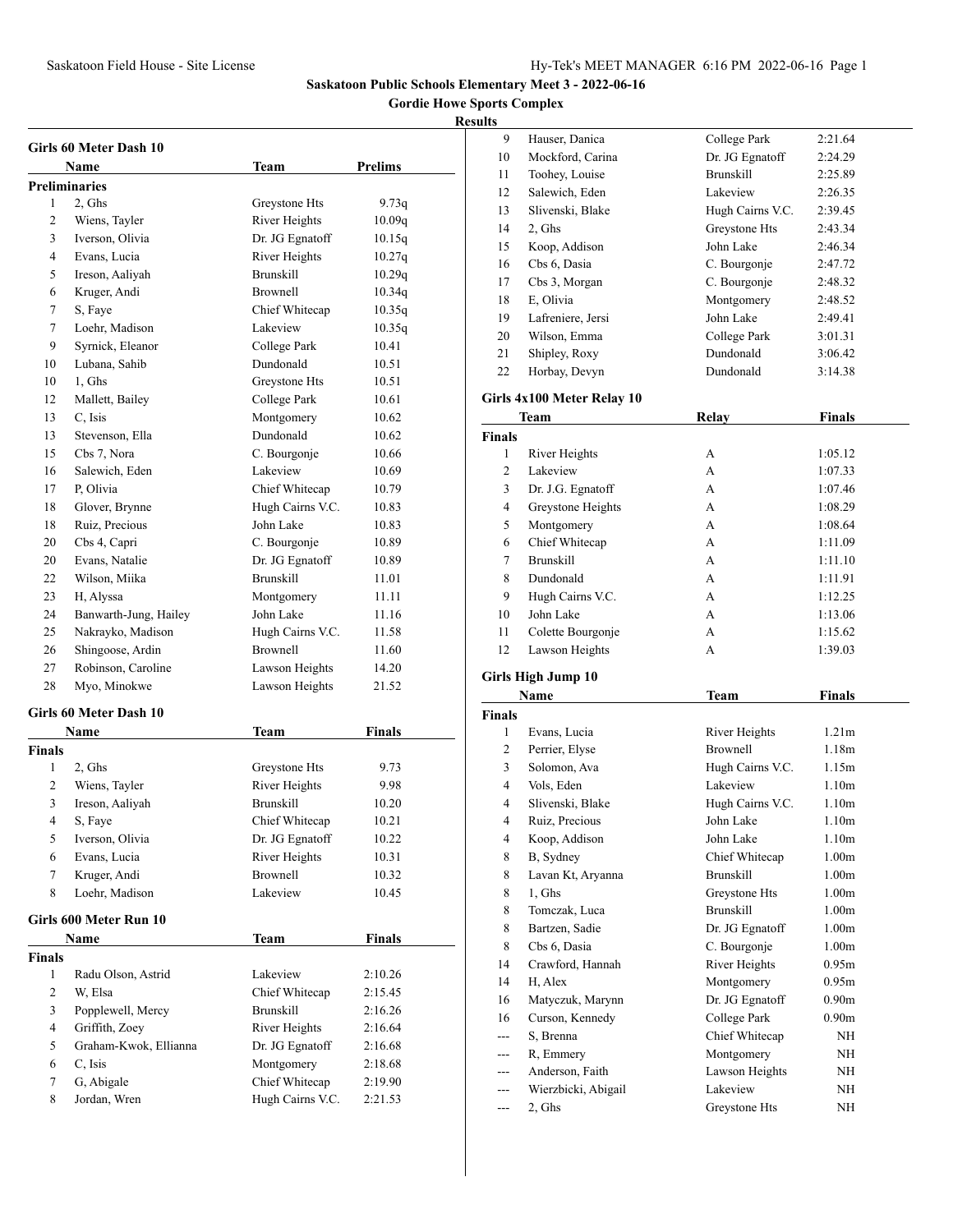**Gordie Howe Sports Complex**

|              | Finals  (Girls High Jump 10)              |                  |                   |
|--------------|-------------------------------------------|------------------|-------------------|
|              | Name                                      | Team             | <b>Finals</b>     |
| ---          | Cbs 5, Lily                               | C. Bourgonje     | NH                |
| $- - -$      | Syrnick, Eleanor                          | College Park     | NΗ                |
|              |                                           |                  |                   |
|              | <b>Girls Long Jump 10</b><br>Name         | Team             | <b>Finals</b>     |
| Finals       |                                           |                  |                   |
| 1            | Jordan, Wren                              | Hugh Cairns V.C. | 3.08 <sub>m</sub> |
| 2            | S, Faye                                   | Chief Whitecap   | 3.07 <sub>m</sub> |
| 3            | Poettcker, Ava                            | River Heights    | 3.00 <sub>m</sub> |
| 4            | Curson, Kennedy                           | College Park     | 2.99 <sub>m</sub> |
| 5            | Cbs 4, Capri                              | C. Bourgonje     | 2.97 <sub>m</sub> |
| 6            | Popplewell, Mercy                         | <b>Brunskill</b> | 2.89 <sub>m</sub> |
| 7            | Evans, Natalie                            | Dr. JG Egnatoff  | 2.83 <sub>m</sub> |
| 8            | Schaefer, Everlee                         | Dr. JG Egnatoff  | 2.82 <sub>m</sub> |
| 9            | Solomon, Ava                              | Hugh Cairns V.C. | 2.75m             |
| 10           | Stevenson, Ella                           | Dundonald        | 2.74 <sub>m</sub> |
| 11           | Vols, Eden                                | Lakeview         | 2.68m             |
| 12           | Kruger, Andi                              | <b>Brownell</b>  | 2.64 <sub>m</sub> |
| 13           | Griffith, Zoey                            | River Heights    | 2.63 <sub>m</sub> |
| 14           | Young-Meuchel, Jorja                      | Lakeview         | 2.62m             |
| 14           | H, Mackenzie                              | Montgomery       | 2.62m             |
| 16           | Z, Blayke                                 | Montgomery       | 2.59m             |
| 16           | 2, Ghs                                    | Greystone Hts    | 2.59m             |
| 18           | Hunt, Rylynn                              | John Lake        | 2.57m             |
| 19           | Case, Elina                               | <b>Brunskill</b> | 2.53m             |
| 20           | Shingoose, Ardin                          | <b>Brownell</b>  | 2.47m             |
| 21           | 1, Ghs                                    | Greystone Hts    | 2.34 <sub>m</sub> |
| 22           | Hauser, Danica                            | College Park     | 2.30 <sub>m</sub> |
| 23           | Lubana, Sahib                             | Dundonald        | 2.10 <sub>m</sub> |
| 24           | Patel, Trisha                             | Lawson Heights   | 1.90 <sub>m</sub> |
| 25           | T. Doris                                  | Chief Whitecap   | 1.60 <sub>m</sub> |
| 26           | Vaghamshi, Aarya                          | Lawson Heights   | 1.59m             |
| ---          | Cbs 3, Morgan                             | C. Bourgonje     | ND                |
|              |                                           |                  |                   |
|              | <b>Girls Super Weight (Ball Throw) 10</b> |                  |                   |
|              | Name                                      | Team             | Finals            |
| Finals       |                                           |                  |                   |
| $\mathbf{1}$ | G, Abigale                                | Chief Whitecap   | 36.18m            |
| 2            | Banerd, Tenley                            | Dr. JG Egnatoff  | 32.60m            |
| 3            | Who, Maddie                               | Unattached       | 28.74m            |
| 4            | Graham-Kwok, Elliana                      | Dr. JG Egnatoff  | 28.07m            |
| 5            | Tomczak, Luca                             | <b>Brunskill</b> | 27.22m            |
| 6            | Cbs 2, Ellie                              | C. Bourgonje     | 26.13m            |
| 7            | E, Olivia                                 | Montgomery       | 25.60m            |
| 8            | Kiryk, Blake                              | Dundonald        | 25.45m            |
| 9            | Michaliew, Olivia                         | River Heights    | 24.18m            |
| 10           | Corrigal-Freeman, Raina                   | Dundonald        | 22.81m            |
| 11           | Diemer, Mia                               | Lakeview         | 21.38m            |
| 12           | Al Melhem, Cham                           | College Park     | 21.26m            |
| 13           | Poettcker, Ava                            | River Heights    | 20.55m            |
| 14           | S, Brenna                                 | Chief Whitecap   | 20.50m            |
| 15           | Hunt, Rylynn                              | John Lake        | 20.14m            |
| 16           | Drozda, Tatum                             | Hugh Cairns V.C. | 19.59m            |
| 17           | Griffith, Jordyn                          | College Park     | 19.06m            |
|              |                                           |                  |                   |

| 18                   | Ireson, Aaliyah        | <b>Brunskill</b> | 19.00m         |
|----------------------|------------------------|------------------|----------------|
| 19                   | Hallman, Avery         | Hugh Cairns V.C. | 18.91m         |
| 20                   | 2, Ghs                 | Greystone Hts    | 18.55m         |
| 21                   | Cbs 1, Mia             | C. Bourgonje     | 17.40m         |
| 22                   | 1, Ghs                 | Greystone Hts    | 16.70m         |
| 23                   | N, Blayke              | Montgomery       | 14.87m         |
| $---$                | Myo, Minokwe           | Lawson Heights   | ND             |
| ---                  | Lafreniere, Jersi      | John Lake        | ND             |
| ---                  | Loehr, Madison         | Lakeview         | ND             |
| ---                  | Robinson, Caroline     | Lawson Heights   | ND             |
|                      | Girls 60 Meter Dash 11 |                  |                |
|                      | Name                   | Team             | <b>Prelims</b> |
| <b>Preliminaries</b> |                        |                  |                |
| 1                    | Hiebert, Julia         | River Heights    | 9.43q          |
| $\overline{c}$       | Sembalerus, Aura       | Dr. JG Egnatoff  | 9.69q          |
| 3                    | Camargo, Amelie        | River Heights    | 9.79q          |
| 4                    | Anderson, Brynn        | <b>Brunskill</b> | 9.86q          |
| 5                    | Manivong, Kanis        | <b>Brownell</b>  | 9.92q          |
| 6                    | M, Abby                | Montgomery       | 9.98q          |
| 7                    | 1, Ghs                 | Greystone Hts    | 10.07q         |
| 8                    | Iverson, Olivia        | Dr. JG Egnatoff  | 10.11q         |
| 9                    | Evans, Rylie           | College Park     | 10.23          |
| 10                   | L, Angelise            | Chief Whitecap   | 10.25          |
| 11                   | Belgrave, Eva          | Lakeview         | 10.30          |
| 12                   | B, Taytem              | Montgomery       | 10.36          |
| 13                   | S, Sadie               | Chief Whitecap   | 10.41          |
| 14                   | Colaban, Anikka        | Lawson Heights   | 10.47          |
| 15                   | 2, Ghs                 | Greystone Hts    | 10.51          |
| 16                   | Loucks, Sydney         | John Lake        | 10.53          |
| 16                   | Chaboyer, Serenity     | Lakeview         | 10.53          |
| 18                   | Rempel, Allie          | Hugh Cairns V.C. | 10.73          |
| 19                   | Zovko, Arizona         | <b>Brownell</b>  | 10.74          |
| 20                   | Bobyn, Nora            | <b>Brunskill</b> | 10.77          |
| 21                   | Halvorson, Taylor      | Dundonald        | 10.87          |
| 22                   | Pelzer, Megan          | John Lake        | 11.06          |
| 22                   | Williams, Ally         | Dundonald        | 11.06          |
| 24                   | Bratvold, Lola         | College Park     | 11.13          |
| 25                   | Gorkoff, Hannah        | Hugh Cairns V.C. | 11.59          |
| 25                   | Cbs 20, Inioluwa       | C. Bourgonje     | 11.59          |
| 27                   | Patel, Drishyaa        | Lawson Heights   | 12.23          |
|                      | Girls 60 Meter Dash 11 |                  |                |

|               | Name             | Team             | Finals |  |
|---------------|------------------|------------------|--------|--|
| <b>Finals</b> |                  |                  |        |  |
| 1             | 1. Ghs           | Greystone Hts    | 9.72   |  |
| 2             | Hiebert, Julia   | River Heights    | 9.84   |  |
| 3             | Camargo, Amelie  | River Heights    | 9.92   |  |
| 4             | Sembalerus, Aura | Dr. JG Egnatoff  | 10.00  |  |
| 5             | Anderson, Brynn  | <b>Brunskill</b> | 10.05  |  |
| 6             | Iverson, Olivia  | Dr. JG Egnatoff  | 10.10  |  |
| 7             | M, Abby          | Montgomery       | 10.11  |  |
| 8             | Manivong, Kanis  | <b>Brownell</b>  | 10.30  |  |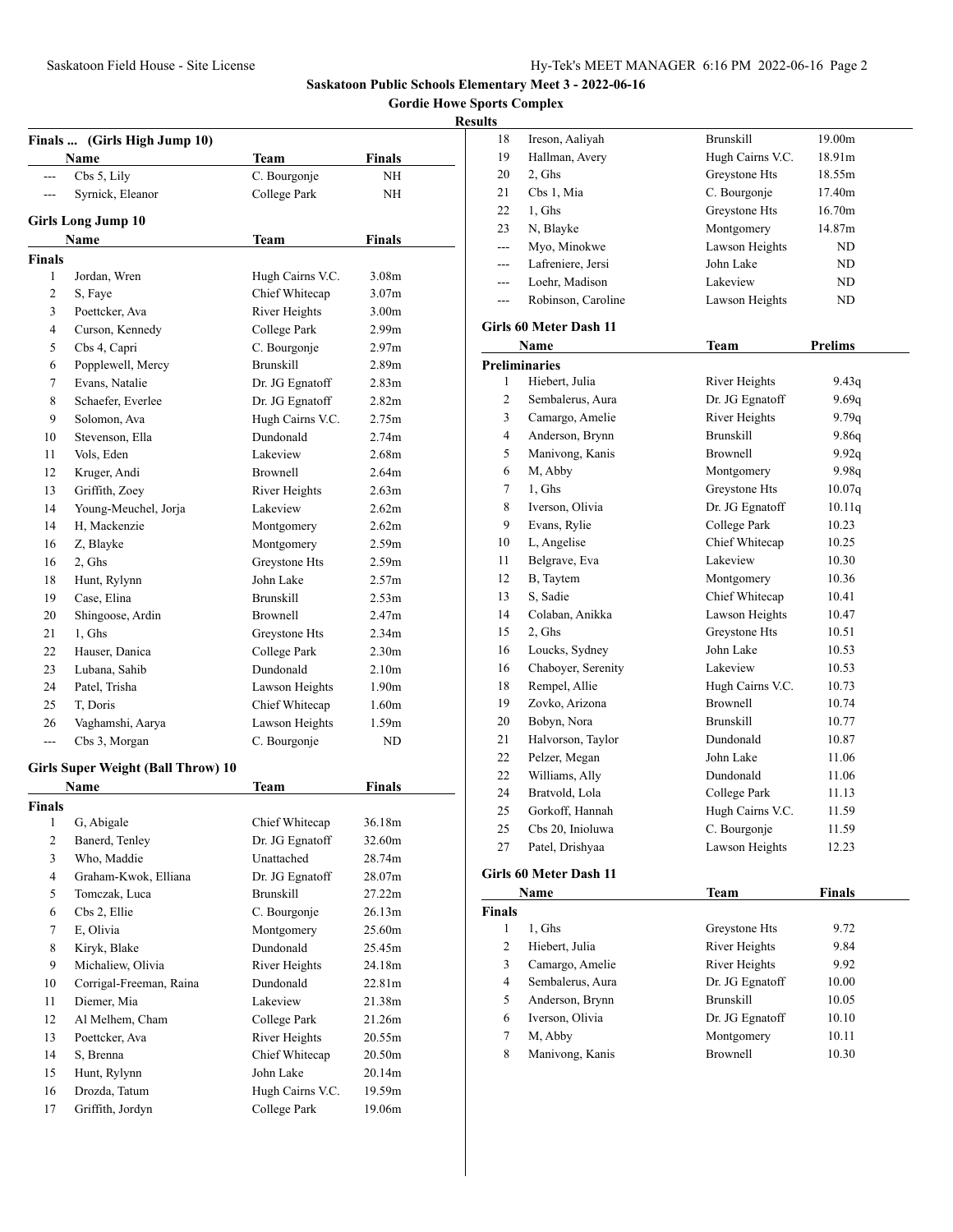**Gordie Howe Sports Complex**

| Girls 600 Meter Run 11 |                            |                  |               |  |
|------------------------|----------------------------|------------------|---------------|--|
|                        | Name                       | Team             | Finals        |  |
| <b>Finals</b>          |                            |                  |               |  |
| 1                      | Sembalerus, Aura           | Dr. JG Egnatoff  | 2:08.13       |  |
| 2                      | S, Sadie                   | Chief Whitecap   | 2:11.26       |  |
| 3                      | L, Astrid                  | Montgomery       | 2:14.02       |  |
| 4                      | Ouellette, Madison         | Lawson Heights   | 2:20.32       |  |
| 5                      | B, Madelynne               | Chief Whitecap   | 2:20.82       |  |
| 6                      | Noble, Skyla               | River Heights    | 2:20.92       |  |
| 7                      | F, Sway                    | Montgomery       | 2:20.96       |  |
| 8                      | 2, Ghs                     | Greystone Hts    | 2:24.22       |  |
| 9                      | Evans, Rylie               | College Park     | 2:25.40       |  |
| 10                     | Iverson, Olivia            | Dr. JG Egnatoff  | 2:25.78       |  |
| 11                     | Bobyn, Nora                | <b>Brunskill</b> | 2:26.06       |  |
| 12                     | Friesen, Victoria          | College Park     | 2:26.32       |  |
| 13                     | Wells-Macinnis, Boudicca   | Lakeview         | 2:27.35       |  |
| 14                     | Gurney, Ally               | River Heights    | 2:27.83       |  |
| 15                     | Hussain, Maya              | <b>Brunskill</b> | 2:28.11       |  |
| 16                     | Tanguay, Alexis            | Hugh Cairns V.C. | 2:29.59       |  |
| 17                     | Neufeldt, Lucy             | Lakeview         | 2:30.83       |  |
| 18                     | 1, Ghs                     | Greystone Hts    | 2:32.11       |  |
| 19                     | Knowles, Eloise            | John Lake        | 2:32.24       |  |
| 20                     | Maxin, Casey               | Hugh Cairns V.C. | 2:38.84       |  |
| 21                     | Loucks, Sydney             | John Lake        | 2:41.08       |  |
| 22                     | Piper, Sophia              | <b>Brownell</b>  | 2:45.12       |  |
| 23                     | McCallum, Kaidence         | Dundonald        | 2:50.10       |  |
| 24                     |                            | Dundonald        | 2:50.12       |  |
|                        | Williams, Ally             |                  |               |  |
| 25                     | Patel, Drishyaa            | Lawson Heights   | 3:05.40       |  |
| 26                     | Cbs 22, Leeseo             | C. Bourgonje     | 3:09.84       |  |
| 27                     | Cbs 21, Bridget            | C. Bourgonje     | 4:16.20       |  |
|                        | Girls 4x100 Meter Relay 11 |                  |               |  |
|                        | Team                       | Relay            | <b>Finals</b> |  |
| <b>Finals</b>          |                            |                  |               |  |
| 1                      | River Heights              | А                | 1:00.91       |  |
| 2                      | Montgomery                 | А                | 1:03.87       |  |
| 3                      | Dr. J.G. Egnatoff          | А                | 1:04.88       |  |
| 4                      | <b>Brunskill</b>           | A                | 1:05.86       |  |
| 5                      | Chief Whitecap             | А                | 1:05.94       |  |
| 6                      | Lakeview                   | A                | 1:06.28       |  |
| 7                      | Lawson Heights             | А                | 1:06.63       |  |
| 8                      | <b>Brownell</b>            | А                | 1:06.79       |  |
| 9                      | Greystone Heights          | А                | 1:07.54       |  |
| 10                     | Hugh Cairns V.C.           | А                | 1:10.62       |  |
| 11                     | Dundonald                  | А                | 1:11.65       |  |
| 12                     | John Lake                  | А                | 1:13.02       |  |
| 13                     | College Park               | А                | 1:19.02       |  |
|                        | <b>Girls High Jump 11</b>  |                  |               |  |
|                        | Name                       | <b>Team</b>      | <b>Finals</b> |  |
| <b>Finals</b>          |                            |                  |               |  |
| 1                      | 1, Ghs                     | Greystone Hts    | J1.28m        |  |
| $\overline{c}$         | Hiebert, Julia             | River Heights    | J1.20m        |  |
| 3                      | H, McKenna                 | Chief Whitecap   | J1.20m        |  |
| 4                      | Hipperson, Peyton          | College Park     | J1.20m        |  |

| ults          |                                         |                              |                   |  |
|---------------|-----------------------------------------|------------------------------|-------------------|--|
| 5             | Kyllo-Clarke, Janiya                    | Hugh Cairns V.C.             | 1.15m             |  |
| 6             | K, Carly                                | Montgomery                   | 1.10 <sub>m</sub> |  |
| 6             | Rempel, Allie                           | Hugh Cairns V.C.             | 1.10 <sub>m</sub> |  |
| 6             | H. Camille                              | Montgomery                   | 1.10 <sub>m</sub> |  |
| 6             | Reynolds, Audrey                        | <b>Brunskill</b>             | 1.10 <sub>m</sub> |  |
| 6             | R, Shelby                               | Chief Whitecap               | 1.10 <sub>m</sub> |  |
| 6             | Lyu, Shauna                             | Dr. JG Egnatoff              | 1.10 <sub>m</sub> |  |
| 12            | 2, Ghs                                  | Greystone Hts                | 1.05m             |  |
| 12            | Cbs, Maysie                             | C. Bourgonje                 | 1.05m             |  |
| 12            | Kingwell, Serenity                      | Dr. JG Egnatoff              | 1.05m             |  |
| 15            | Holowachuk, Mya                         | Lawson Heights               | 1.00 <sub>m</sub> |  |
| 15            | Magar, Gunja                            | <b>Brunskill</b>             | 1.00 <sub>m</sub> |  |
| 15            | Foster, Sophia                          | College Park                 | 1.00 <sub>m</sub> |  |
| 15            | Camargo, Amelie                         | River Heights                | 1.00 <sub>m</sub> |  |
| ---           | Halvorson, Taylor                       | Dundonald                    | NH                |  |
| $---$         | Paschke, Jessica                        | Lawson Heights               | NH                |  |
|               | Johnson, Elana                          | John Lake                    | NH                |  |
|               | Cbs 20, Inioluwa                        | C. Bourgonje                 | NH                |  |
| $---$         | Ratt, Rowan                             | John Lake                    | NH                |  |
| ---           | Harrison, Ava                           | Dundonald                    | <b>NH</b>         |  |
| ---           | Karra, Lily                             | Lakeview                     | <b>NH</b>         |  |
|               |                                         |                              |                   |  |
|               | <b>Girls Long Jump 11</b>               |                              |                   |  |
|               | Name                                    | <b>Team</b>                  | Finals            |  |
| <b>Finals</b> |                                         |                              |                   |  |
|               |                                         |                              |                   |  |
| 1             | L, Angelise                             | Chief Whitecap               | 3.30 <sub>m</sub> |  |
| 2             | 1, Ghs                                  | Greystone Hts                | 3.22 <sub>m</sub> |  |
| 3             | Uppal, Raylin                           | Dundonald                    | 3.20 <sub>m</sub> |  |
| 4             | Belgrave, Eva                           | Lakeview                     | 3.19 <sub>m</sub> |  |
| 5             | B, Madelynne                            | Chief Whitecap               | 3.17m             |  |
| 6             | F, Sway                                 | Montgomery                   | 3.12m             |  |
| 7             | M, Abby                                 | Montgomery                   | 3.10 <sub>m</sub> |  |
| 8             | Cory, Camryn                            | Dr. JG Egnatoff              | 3.05 <sub>m</sub> |  |
| 9             | Ouellette, Madison                      | Lawson Heights               | 3.02 <sub>m</sub> |  |
| 9             | Anderson, Brynn                         | <b>Brunskill</b>             | 3.02 <sub>m</sub> |  |
| 9             | Garcia, Anika                           | River Heights                | 3.02 <sub>m</sub> |  |
| 12            | De Castro, Mariene                      | Lakeview                     | 3.01 <sub>m</sub> |  |
| 13            | Hill-Price, Kali                        | John Lake                    | 3.00 <sub>m</sub> |  |
| 14            | Mondal, Shridula                        | <b>Brunskill</b>             | 2.96m             |  |
| 15            | Kyllo-Clarke, Janiya                    | Hugh Cairns V.C.             | 2.95m             |  |
| 16            | Paschke, Jessica                        | Lawson Heights               | 2.91 <sub>m</sub> |  |
| 17            | Zovko, Arizona                          | Brownell                     | 2.90 <sub>m</sub> |  |
| 17            | Gurney, Ally                            | River Heights                | 2.90 <sub>m</sub> |  |
| 19            | Jackson, June                           | College Park                 | 2.85m             |  |
| 20            | Cbs 18, Hatiye                          | C. Bourgonje                 | 2.80 <sub>m</sub> |  |
| 21            | Friesen, Victoria                       | College Park                 | 2.77m             |  |
| 22            | CB, Ayesha                              | C. Bourgonje                 | 2.75m             |  |
| 23            | Farooqi, Farah                          | Dundonald                    | 2.70 <sub>m</sub> |  |
| 24            | Gorkoff, Hannah                         | Hugh Cairns V.C.             | 2.50 <sub>m</sub> |  |
| 25            | 2, Ghs                                  | Greystone Hts                | 2.45m             |  |
| 26            | Pelzer, Megan<br>Fletcher-Kyler, Brooke | John Lake<br>Dr. JG Egnatoff | 2.38m             |  |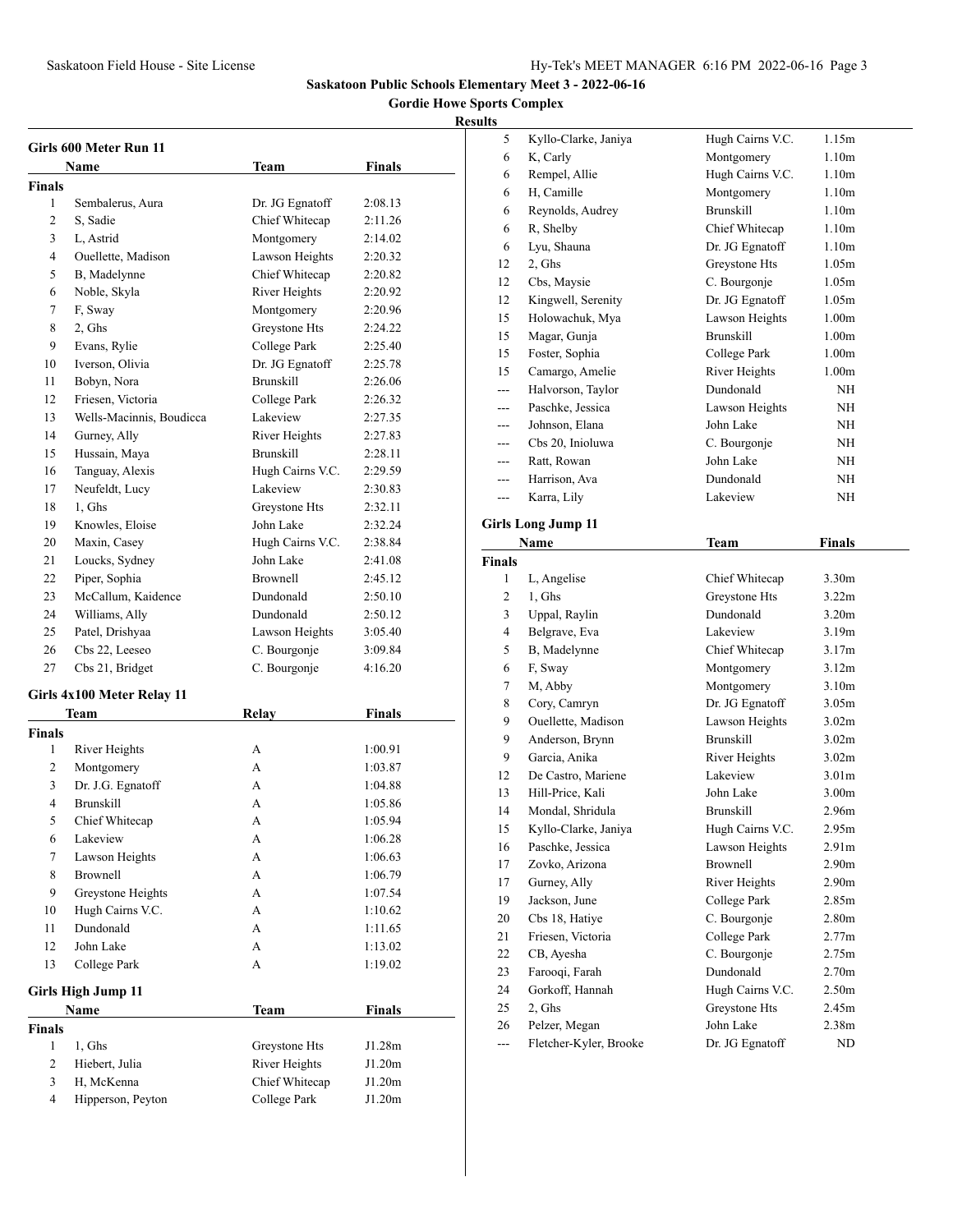**Gordie Howe Sports Complex**

|                | <b>Girls Super Weight (Ball Throw) 11</b> |                  |                |
|----------------|-------------------------------------------|------------------|----------------|
|                | <b>Name</b>                               | Team             | Finals         |
| Finals         |                                           |                  |                |
| 1              | Stringer Mcphail, Mj                      | John Lake        | 35.28m         |
| 2              | Book, Ella                                | Dr. JG Egnatoff  | 32.92m         |
| 3              | Maxin, Casey                              | Hugh Cairns V.C. | 29.76m         |
| 4              | McCannell, Amaya                          | River Heights    | 28.83m         |
| 5              | Trout, Chloe                              | Hugh Cairns V.C. | 28.72m         |
| 6              | J, Sloan                                  | Chief Whitecap   | 28.38m         |
| 7              | B, Taytem                                 | Montgomery       | 27.59m         |
| 8              | Garcia, Anika                             | River Heights    | 27.02m         |
| 9              | H, McKenna                                | Chief Whitecap   | 26.74m         |
| 10             | Piper, Sophia                             | <b>Brownell</b>  | 26.69m         |
| 11             | Colbert, Makenna                          | Lakeview         | 24.97m         |
| 12             | Manivong, Kanis                           | <b>Brownell</b>  | 24.88m         |
| 13             | 2, Ghs                                    | Greystone Hts    | 24.84m         |
| 14             | Hill-Price, Kali                          | John Lake        | 24.11m         |
| 15             | McCallum, Kaidence                        | Dundonald        | 23.36m         |
| 16             | Holowachuk, Mya                           | Lawson Heights   | 23.09m         |
| 17             | Keller, Noa                               | Dr. JG Egnatoff  | 22.67m         |
| 18             | Cbs 16, Tomlynn                           | C. Bourgonje     | 22.28m         |
| 19             | Ewert, Emma                               | Lawson Heights   | 21.03m         |
| 20             | G, Bailey                                 | Montgomery       | 20.96m         |
| 21             | Wilson, Braelynn                          | College Park     | 20.14m         |
| 22             | Cbs 17, Ayesha                            | C. Bourgonje     | 19.20m         |
| 23             | 1, Ghs                                    | Greystone Hts    | 18.56m         |
| 24             | Hussain, Maya                             | <b>Brunskill</b> | 18.17m         |
| 25             | Farooqi, Farah                            | Dundonald        | 18.05m         |
| 26             | Reynolds, Audrey                          | <b>Brunskill</b> | 15.87m         |
| $\overline{a}$ | Vilar, Joseah                             | Lakeview         | ND             |
| $---$          | Albert, Alix                              | College Park     | ND             |
|                |                                           |                  |                |
|                | Girls 80 Meter Dash 12                    |                  |                |
|                | <b>Name</b>                               | <b>Team</b>      | <b>Prelims</b> |
|                | <b>Preliminaries</b>                      |                  |                |
| 1              | Cbs 51, Emily                             | C. Bourgonje     | 12.19q         |
| 2              | Vandeven, Lily-Claire                     | Dr. JG Egnatoff  | 12.25q         |
| 3              | 1, Ghs                                    | Greystone Hts    | 12.56q         |
| 4              | Cbs 52, Roxanne                           | C. Bourgonje     | 12.63q         |
| 5              | Coombs, Chloe                             | <b>Brunskill</b> | 12.70q         |
| 6              | Ford, Gwyneth                             | Hugh Cairns V.C. | 12.75q         |
| 7              | Hodgson, Katie                            | Hugh Cairns V.C. | 12.76q         |
| 8              | E, Mackenzie                              | Chief Whitecap   | 12.87q         |
| 9              | Gryba, Sadie                              | John Lake        | 12.93          |
| 10             | Tarasoff, Emma                            | College Park     | 12.94          |
| 11             | Haimanot, Londyn                          | Lakeview         | 13.01          |
| 12             | Hanson, Elizabeth                         | Dundonald        | 13.13          |
| 13             | Loehr, Karissa                            | Lakeview         | 13.21          |
| 14             | 2, Ghs                                    | Greystone Hts    | 13.29          |
| 15             | Olszynski, Tessa                          | River Heights    | 13.32          |
| 16             | Will, Livia                               | River Heights    | 13.38          |
| 17             | McClelland, Olivia                        | <b>Brownell</b>  | 13.39          |
| 17             | S, Piper                                  | Montgomery       | 13.39          |
| 19             | Nataraj, Aoife                            | Dr. JG Egnatoff  | 13.61          |
| 20             | C, Natalee                                | Montgomery       | 13.67          |

| suits          |                              |                      |               |
|----------------|------------------------------|----------------------|---------------|
| 21             | Vaughan, Mackenna            | John Lake            | 13.72         |
| 22             | Dutton, Simone               | <b>Brunskill</b>     | 13.99         |
| 23             | P, Emily                     | Chief Whitecap       | 14.33         |
|                | Girls 80 Meter Dash 12       |                      |               |
|                | Name                         | <b>Team</b>          | <b>Finals</b> |
| <b>Finals</b>  |                              |                      |               |
| $\mathbf{1}$   | Vandeven, Lily-Claire        | Dr. JG Egnatoff      | 12.29         |
| 2              | Hodgson, Katie               | Hugh Cairns V.C.     | 12.55         |
| 3              | Cbs 51, Emily                | C. Bourgonje         | 12.56         |
| 4              | 1, Ghs                       | Greystone Hts        | 12.58         |
| 5              | Cbs 52, Roxanne              | C. Bourgonje         | 12.75         |
| 6              | E, Mackenzie                 | Chief Whitecap       | 12.84         |
| 7              | Coombs, Chloe                | <b>Brunskill</b>     | 12.99         |
| 8              | Ford, Gwyneth                | Hugh Cairns V.C.     | 13.06         |
|                |                              |                      |               |
|                | Girls 1000 Meter Run 12      |                      |               |
|                | Name                         | <b>Team</b>          | <b>Finals</b> |
| <b>Finals</b>  |                              |                      |               |
| 1              | Giroux, Annika               | Dr. JG Egnatoff      | 3:46.54       |
| 2              | Knittig, Thea                | Lakeview             | 3:49.77       |
| 3              | Vandeven, Lily-Claire        | Dr. JG Egnatoff      | 3:50.17       |
| 4              | De Carle, Eleanor            | River Heights        | 3:53.76       |
| 5              | Will, Livia                  | <b>River Heights</b> | 4:04.29       |
| 6              | Attanayake Mudiyanse, Sathir | <b>Brunskill</b>     | 4:04.73       |
| 7              | P, Emily                     | Chief Whitecap       | 4:05.36       |
| 8              | 1, Ghs                       | Greystone Hts        | 4:21.09       |
| 9              | Lund, Alexa                  | Lakeview             | 4:26.58       |
| 10             | B, Keira                     | Montgomery           | 4:28.49       |
| 11             | James, Aliyah                | Hugh Cairns V.C.     | 4:29.37       |
| 12             | 2, Ghs                       | Greystone Hts        | 4:31.63       |
| 13             | Hiebert, Courtney            | Hugh Cairns V.C.     | 4:35.84       |
| 14             | Cbs 53, Ria                  | C. Bourgonje         | 4:57.34       |
| 15             | Johnson, Wynter              | College Park         | 5:03.44       |
| 16             | Cbs 54, Ava                  | C. Bourgonje         | 5:47.37       |
|                | Girls 4x100 Meter Relay 12   |                      |               |
|                | Team                         | <b>Relay</b>         | <b>Finals</b> |
| <b>Finals</b>  |                              |                      |               |
| 1              | River Heights                | A                    | 59.84         |
| 2              | Hugh Cairns V.C.             | А                    | 1:00.59       |
| 3              | Greystone Heights            | А                    | 1:00.75       |
| $\overline{4}$ | Dr. J.G. Egnatoff            | А                    | 1:01.71       |
| 5              | Lakeview                     | А                    | 1:01.88       |
| 6              | Colette Bourgonje            | А                    | 1:02.16       |
| $\tau$         | Chief Whitecap               | А                    | 1:03.21       |
| 8              | Montgomery                   | A                    | 1:03.38       |
| 9              | <b>Brunskill</b>             | A                    | 1:05.30       |
| 10             | John Lake                    | A                    | 1:08.04       |
| 11             | Lawson Heights               | А                    | 1:08.15       |
| 12             | College Park                 | A                    | 1:09.20       |
| 13             | Dundonald                    | А                    | 1:10.27       |
|                |                              |                      |               |
|                |                              |                      |               |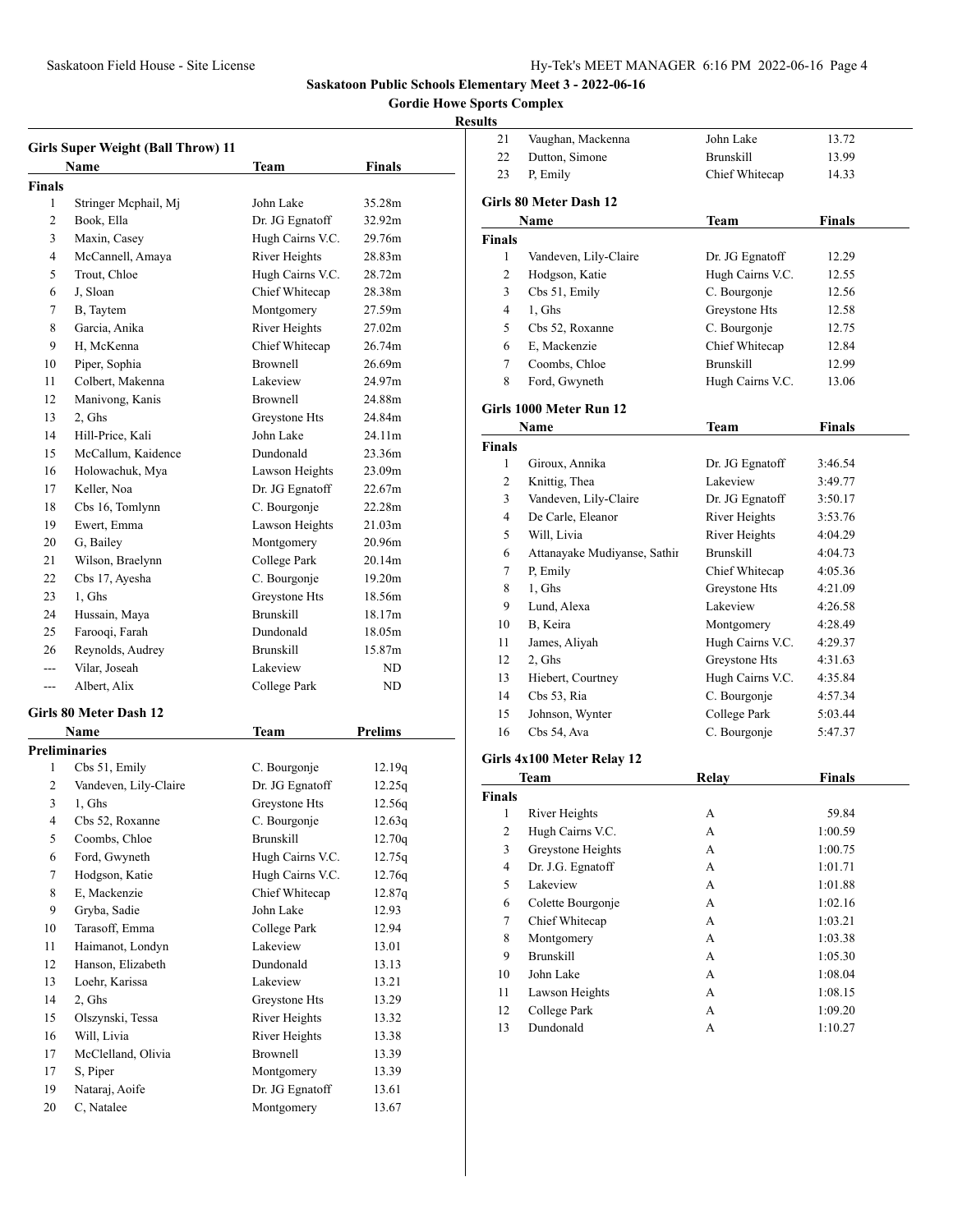--- Doan, Chau Brunskill ND

**Saskatoon Public Schools Elementary Meet 3 - 2022-06-16**

### **Gordie Howe Sports Complex**

|               | <b>Girls High Jump 12</b><br>Name | Team                       | Finals            |  |
|---------------|-----------------------------------|----------------------------|-------------------|--|
| <b>Finals</b> |                                   |                            |                   |  |
| 1             | Hodgson, Katie                    | Hugh Cairns V.C.           | 1.31 <sub>m</sub> |  |
| 2             | Cbs 51, Emily                     | C. Bourgonje               | 1.28 <sub>m</sub> |  |
| 3             | Pearson, Ayla                     | River Heights              | 1.20 <sub>m</sub> |  |
| 3             | Giroux, Annika                    | Dr. JG Egnatoff            | 1.20 <sub>m</sub> |  |
| 5             | Ainsworth, London                 | John Lake                  | J1.20m            |  |
| 6             | E, Mackenzie                      | Chief Whitecap             | 1.15m             |  |
| 6             | Tarasoff, Emma                    | College Park               | 1.15m             |  |
| 6             | Cbs 52, Roxanne                   | C. Bourgonje               | 1.15m             |  |
| 6             | 1, Ghs                            | Greystone Hts              | 1.15m             |  |
| 6             | Dobrowolsky, Makenna              | Dr. JG Egnatoff            | 1.15m             |  |
| 6             | H, Hayley                         | Montgomery                 | 1.15m             |  |
| 12            | Meier, Emery                      | River Heights              | 1.10 <sub>m</sub> |  |
| 12            | Vaughan, Mackenna                 | John Lake                  | 1.10 <sub>m</sub> |  |
| 12            |                                   | Dundonald                  | 1.10 <sub>m</sub> |  |
| 15            | Mazer, Kennedy<br>M, Madison      | Chief Whitecap             | 1.05m             |  |
| 15            | Scott, Everest                    | Lakeview                   | 1.05m             |  |
| 15            | McDonald, Ava                     | Hugh Cairns V.C.           | 1.05m             |  |
|               | Tries, Sophia                     | Lawson Heights             | NΗ                |  |
| ---           |                                   |                            | NΗ                |  |
|               | 2, Ghs                            | Greystone Hts              |                   |  |
| ---           | Skorlatowski, Claire              | Lawson Heights             | NH                |  |
| ---           | Mallett, Brianna                  | College Park               | NH                |  |
| ---           | Shuya, Katherine                  | Lakeview                   | NΗ                |  |
| ---           | R, Callie                         | Montgomery                 | NH                |  |
|               | <b>Girls Long Jump 12</b>         |                            |                   |  |
|               | <b>Name</b>                       | <b>Team</b>                | <b>Finals</b>     |  |
| <b>Finals</b> |                                   |                            |                   |  |
| 1             | Ulrich, Emerson                   | River Heights              | 3.60 <sub>m</sub> |  |
|               |                                   | Hugh Cairns V.C.           |                   |  |
| 2             | Lindberg, Jasmine                 |                            | 3.57m             |  |
| 3             | Ross, Kendra                      | Dundonald                  | 3.37 <sub>m</sub> |  |
| 4             | Washkosky, Eva                    | Hugh Cairns V.C.           | 3.30 <sub>m</sub> |  |
| 5             | Gryba, Sadie                      | John Lake                  | 3.25m             |  |
| 6             | Knittig, Thea                     | Lakeview                   | 3.23 <sub>m</sub> |  |
| 7             | Skorlatowski, Claire              | Lawson Heights             | 3.20 <sub>m</sub> |  |
| 8             | Ainsworth, London                 | John Lake                  | 3.18 <sub>m</sub> |  |
| 8             | Haimanot, Londyn                  | Lakeview                   | 3.18m             |  |
| 10            | Dutton, Simone                    | Brunskill                  | 3.12m             |  |
| 11            | 1, Ghs                            | Greystone Hts              | 3.08m             |  |
| 12            | Cbs 53, Ria                       | C. Bourgonje               | 3.07 <sub>m</sub> |  |
| 13            | 2, Ghs                            | Greystone Hts              | 2.97 <sub>m</sub> |  |
| 14            | M, Madison                        | Chief Whitecap             | 2.93 <sub>m</sub> |  |
| 15            | Mallett, Brianna                  | College Park               | 2.88m             |  |
| 16            | Pearson, Ayla                     | River Heights              | 2.86m             |  |
| 17            | Cbs 50, Emma                      | C. Bourgonje               | 2.78 <sub>m</sub> |  |
| 18            | Middlekamp, Emma                  | Dr. JG Egnatoff            | 2.77m             |  |
| 19            | B, Keira                          | Montgomery                 | 2.76m             |  |
| 20            | Peters, Zeneya                    | Dr. JG Egnatoff            | 2.44m             |  |
| 21            | Gehlot, Prachi                    |                            | 2.38 <sub>m</sub> |  |
| 22            | J, Brooklyn                       | Lawson Heights             | 2.36m             |  |
| 23            | McClelland, Olivia                | Chief Whitecap<br>Brownell | 2.34 <sub>m</sub> |  |
| 24            | Worobec, Emily                    | College Park               | 2.32 <sub>m</sub> |  |

|        | Bougie, Lexie            | Dundonald        | ND                |
|--------|--------------------------|------------------|-------------------|
|        | <b>Girls Shot Put 12</b> |                  |                   |
|        | Name                     | Team             | <b>Finals</b>     |
| Finals |                          |                  |                   |
| 1      | Krienke, Anya            | Lakeview         | 7.97 <sub>m</sub> |
| 2      | Ford, Gwyneth            | Hugh Cairns V.C. | 7.89m             |
| 3      | Peters, Zeneya           | Dr. JG Egnatoff  | 7.81 <sub>m</sub> |
| 4      | S, Piper                 | Montgomery       | 7.60m             |
| 5      | Washkosky, Eva           | Hugh Cairns V.C. | 7.41 <sub>m</sub> |
| 6      | Cbs 50, Emma             | C. Bourgonje     | 6.76m             |
| 7      | 2, Ghs                   | Greystone Hts    | 6.71 <sub>m</sub> |
| 8      | Chitanda, Lushomo        | <b>Brunskill</b> | 6.43m             |
| 9      | Tries, Sophia            | Lawson Heights   | 6.36m             |
| 10     | Coombs, Chloe            | <b>Brunskill</b> | 6.35m             |
| 11     | Bardal, Nola             | Lakeview         | 6.34 <sub>m</sub> |
| 12     | Cbs 55, Megan            | C. Bourgonje     | 6.14m             |
| 13     | Dunlop, Austyn           | College Park     | 6.10 <sub>m</sub> |
| 14     | Worobec, Emily           | College Park     | 5.95m             |
| 15     | 1, Ghs                   | Greystone Hts    | 5.91m             |
| 16     | H, Hayley                | Montgomery       | 5.90m             |
| 17     | Marquilencia, Vanna      | River Heights    | 5.84m             |
| 18     | Campbell-Lewis, Mia      | John Lake        | 5.77m             |
| 19     | Beaven, Victoria         | Dundonald        | 5.73m             |
| 20     | Revering, Sarah          | Dr. JG Egnatoff  | 5.72m             |
| 21     | Molnar, Lauren           | River Heights    | 5.71m             |
| 22     | D, Elliot                | Chief Whitecap   | 5.20m             |
| 23     | Wolfe, Sierra            | Dundonald        | 5.17m             |
| 24     | Gehlot, Prachi           | Lawson Heights   | 5.01 <sub>m</sub> |
| 25     | Guenther, Brynn          | John Lake        | 3.74 <sub>m</sub> |
| ---    | B, Shruthika             | Chief Whitecap   | ND                |
|        |                          |                  |                   |
|        | Girls 80 Meter Dash 13   |                  |                   |
|        | Name                     | <b>Team</b>      | <b>Prelims</b>    |
|        | <b>Preliminaries</b>     |                  |                   |
| 1      | Lange, Jersey            | Hugh Cairns V.C. | 11.50q            |
| 2      | S, Lydia                 | Montgomery       | 12.19q            |
| 3      | 1, Ghs                   | Greystone Hts    | 12.28q            |
| 4      | Miller, Sage             | River Heights    | 12.37q            |
| 5      | 2, Ghs                   | Greystone Hts    | 12.41q            |
| 5      | W, Tien Yen              | Montgomery       | 12.41q            |
| 7      | Cemerkaite, Vanesa       | Dr. JG Egnatoff  | 12.43q            |
| 8      | Jorgensen, Kiley         | Lakeview         | 12.46q            |
| 9      | Woytiuk, Ava             | <b>Brownell</b>  | 12.50             |
| 10     | Scrobe, Logan            | Dr. JG Egnatoff  | 12.53             |
| 11     | Cbs 39, Shiloh           | C. Bourgonje     | 12.58             |
| 12     | Drewlo, Emerson          | River Heights    | 12.77             |
| 13     | H, Brooke                | Chief Whitecap   | 12.84             |
| 14     | Sanford, Freya           | John Lake        | 12.90             |
| 15     | Benning, Sami            | <b>Brunskill</b> | 12.91             |
| 16     | Cbs 43, Emmica           | C. Bourgonje     | 13.01             |
| 17     | Dohm, Alyssa             | College Park     | 13.10             |
| 18     | Al Assaf, Elaf           | Lawson Heights   | 13.11             |
| 19     | Martin, Jessica          | Lakeview         | 13.12             |
| 20     | Neault, Lenae            | Dundonald        | 13.14             |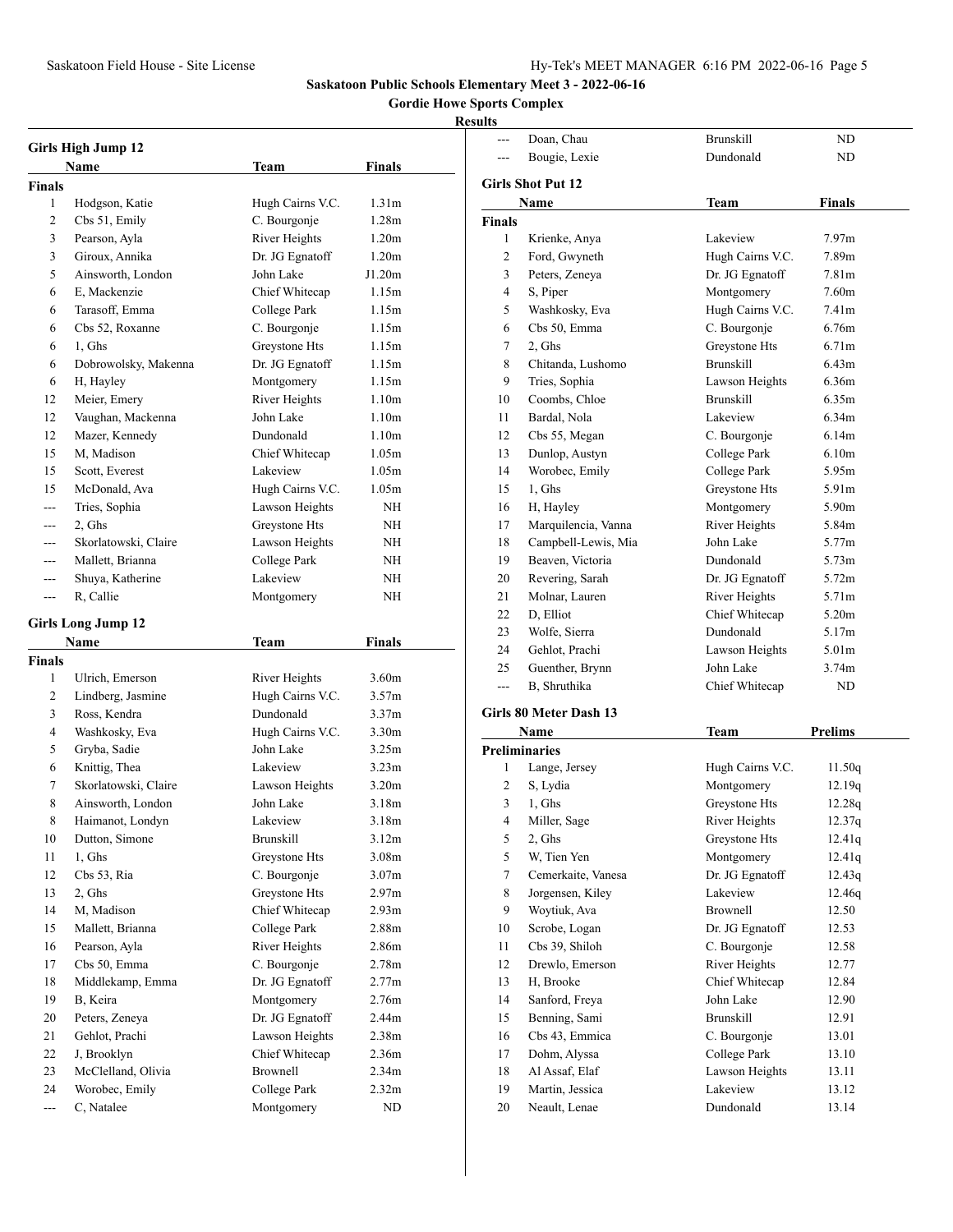**Gordie Howe Sports Complex**

| Preliminaries  (Girls 80 Meter Dash 13) |                            |                  |               |
|-----------------------------------------|----------------------------|------------------|---------------|
|                                         | Name                       | Team             | Prelims       |
| 21                                      | Nauman, Saffa              | Dundonald        | 13.19         |
| 21                                      | Franklin, Elizabeth        | John Lake        | 13.19         |
| 23                                      | Denis, Sophia              | College Park     | 13.22         |
| 24                                      | Coz, Caszandra             | <b>Brownell</b>  | 13.46         |
| 25                                      | Saif, Zaynah               | <b>Brunskill</b> | 13.65         |
| 26                                      | X, Isabelle                | Chief Whitecap   | 13.69         |
| 27                                      | Solomon, Mia               | Hugh Cairns V.C. | 13.80         |
| 28                                      | Currie, Makenna            | Lawson Heights   | 14.12         |
|                                         | Girls 80 Meter Dash 13     |                  |               |
|                                         | Name                       | Team             | <b>Finals</b> |
| Finals                                  |                            |                  |               |
| 1                                       | Lange, Jersey              | Hugh Cairns V.C. | 11.64         |
| 2                                       | 1, Ghs                     | Greystone Hts    | 12.24         |
| 3                                       | Miller, Sage               | River Heights    | 12.34         |
| 4                                       | S, Lydia                   | Montgomery       | 12.41         |
| 5                                       | W. Tien Yen                | Montgomery       | 12.46         |
| 6                                       | 2, Ghs                     | Greystone Hts    | 12.49         |
| 7                                       | Cemerkaite, Vanesa         | Dr. JG Egnatoff  | 12.63         |
| 8                                       | Jorgensen, Kiley           | Lakeview         | 12.77         |
|                                         | Girls 1000 Meter Run 13    |                  |               |
|                                         | Name                       | <b>Team</b>      | <b>Finals</b> |
| <b>Finals</b>                           |                            |                  |               |
| 1                                       | Lange, Jersey              | Hugh Cairns V.C. | 3:27.44       |
| 2                                       | S, Lydia                   | Montgomery       | 3:28.12       |
| 3                                       | Benning, Sami              | <b>Brunskill</b> | 3:47.43       |
| 4                                       | D, Sydney                  | Montgomery       | 3:49.65       |
| 5                                       | Gibson, Abbey              | John Lake        | 4:10.47       |
| 6                                       | P, Emma                    | Chief Whitecap   | 4:12.36       |
| 7                                       | G, Rayne                   | Chief Whitecap   | 4:15.03       |
| 8                                       | 2, Ghs                     | Greystone Hts    | 4:16.31       |
| 9                                       | Cbs 41, Sophie             | C. Bourgonje     | 4:18.34       |
| 10                                      | Opekokew-Blenkinsop, Grace | Dundonald        | 4:18.54       |
| 11                                      | Jewsbury, Emily            | River Heights    | 4:18.69       |
| 12                                      | Hanley, Taylor             | Lakeview         | 4:19.31       |
| 13                                      | 1, Ghs                     | Greystone Hts    | 4:21.43       |
| 14                                      | Reilander, Amelie          | John Lake        | 4:36.75       |
| 15                                      | Racine, Hailey             | River Heights    | 4:40.53       |
| 16                                      | Roberts, Lucy              | College Park     | 4:40.55       |
| 17                                      | Cbs 42, Evalyn             | C. Bourgonje     | 4:43.29       |
| 18                                      | Solomon, Mia               | Hugh Cairns V.C. | 5:01.20       |
| 19                                      | Coles, Savannah            | <b>Brownell</b>  | 5:02.07       |
| 20                                      | Papunen, Savanna           | Dundonald        | 6:14.68       |
| 21                                      | Denoon, Grace              | Dr. JG Egnatoff  | 6:16.36       |
|                                         |                            |                  |               |
|                                         | Girls 4x100 Meter Relay 13 |                  |               |
|                                         | Team                       | <b>Relay</b>     | <b>Finals</b> |
| <b>Finals</b>                           |                            |                  |               |
| 1                                       | Colette Bourgonje          | А                | 59.66         |
| $\mathbf{2}$                            | Dr. J.G. Egnatoff          | А                | 1:00.47       |
| 3                                       | Greystone Heights          | А                | 1:00.57       |
| 4                                       | Montgomery                 | А                | 1:00.61       |
| 5                                       | River Heights              | A                | 1:01.20       |

| 6                  | Hugh Cairns V.C.                          | А                             | 1:01.51                    |
|--------------------|-------------------------------------------|-------------------------------|----------------------------|
| 7                  | Lakeview                                  | A                             | 1:02.24                    |
| 8                  | <b>Brownell</b>                           | A                             | 1:02.41                    |
| 9                  | Chief Whitecap                            | A                             | 1:03.09                    |
| 10                 | John Lake                                 | A                             | 1:03.53                    |
| 11                 | College Park                              | A                             | 1:04.98                    |
| 12                 | Dundonald                                 | A                             | 1:07.12                    |
| 13                 | Lawson Heights                            | A                             | 1:08.98                    |
|                    |                                           |                               |                            |
|                    | <b>Girls High Jump 13</b>                 |                               |                            |
|                    | Name                                      | Team                          | Finals                     |
| <b>Finals</b>      |                                           |                               |                            |
| 1                  | Cbs 41, Sophie                            | C. Bourgonje                  | 1.41 <sub>m</sub>          |
| 2                  | Woytiuk, Ava                              | <b>Brownell</b>               | 1.38m                      |
| 3                  | Magus, Isabel                             | Lakeview                      | 1.35m                      |
| 4                  | Scrobe, Logan                             | Dr. JG Egnatoff               | 1.30 <sub>m</sub>          |
| 4                  | C, Brynn                                  | Montgomery                    | 1.30 <sub>m</sub>          |
| 6                  | 1, Ghs                                    | Greystone Hts                 | 1.25m                      |
| 6                  | Curtis, Naveah                            | Hugh Cairns V.C.              | 1.25m                      |
| 6                  | B, Brynn                                  | Chief Whitecap                | 1.25m                      |
| 9                  | Guray, Louise                             | College Park                  | 1.20 <sub>m</sub>          |
| 9                  | Johnson, Abilene                          | John Lake                     | 1.20 <sub>m</sub>          |
| 9                  | F, Kloey                                  | Montgomery                    | 1.20 <sub>m</sub>          |
| 9                  | Denoon, Grace                             | Dr. JG Egnatoff               | 1.20 <sub>m</sub>          |
| 9                  | Miller, Sage                              | River Heights                 | 1.20 <sub>m</sub>          |
| 9                  | 2, Ghs                                    | Greystone Hts                 | 1.20 <sub>m</sub>          |
| 9                  | Martin, Jessica                           | Lakeview                      | 1.20 <sub>m</sub>          |
| 9                  | Evans, Cassidy                            | River Heights                 | 1.20 <sub>m</sub>          |
| 17                 | Gibson, Aida                              | John Lake                     | 1.15m                      |
| 17                 | Reynoldson, Victoria                      | Hugh Cairns V.C.              | 1.15m                      |
| 19                 | Kouman, Hala                              | <b>Brownell</b>               | 1.05m                      |
| 19                 | Sasata, Natasha                           | <b>Brunskill</b>              | 1.05 <sub>m</sub>          |
| 19                 | Harms, Sydney                             | College Park                  | 1.05 <sub>m</sub>          |
| ---                | Diekema, Ellie                            | Dundonald                     | NΗ                         |
| ---                | Cbs 43, Emmica                            | C. Bourgonje                  | NH                         |
| ---                | Iqbal, Momina                             | Dundonald                     | NH                         |
| ---                | G, Hayden                                 | Chief Whitecap                | NH                         |
|                    | <b>Girls Long Jump 13</b>                 |                               |                            |
|                    | <b>Name</b>                               | Team                          | Finals                     |
|                    |                                           |                               |                            |
| <b>Finals</b><br>1 | 2, Ghs                                    | Greystone Hts                 | 3.64m                      |
| 2                  | Camerkaite, Vanesa                        | Dr. JG Egnatoff               | 3.50m                      |
| 3                  | W. Tien Yen                               | Montgomery                    | 3.39 <sub>m</sub>          |
| 4                  | D, Sydney                                 | Montgomery                    | 3.33 <sub>m</sub>          |
| 5                  | Bruins, Madalyn                           | Lakeview                      | 3.30 <sub>m</sub>          |
| 6                  | Cbs 56, Ayda                              | C. Bourgonje                  | 3.28m                      |
| 7                  | G, Rayne                                  | Chief Whitecap                | 3.26m                      |
| 8                  | 1, Ghs                                    | Greystone Hts                 | 3.24m                      |
|                    | Neault, Lenae                             | Dundonald                     | 3.24m                      |
| 8                  | Detwiller, Bryn                           | River Heights                 | 3.21 <sub>m</sub>          |
| 10                 | Houmphanh, Bella                          | Dr. JG Egnatoff               |                            |
| 10<br>12           | R. Prisha                                 | Chief Whitecap                | 3.21m<br>3.13m             |
| 13                 |                                           |                               | 3.12 <sub>m</sub>          |
|                    | Cbs 42, Evalyn                            | C. Bourgonje                  |                            |
| 13<br>15           | Reynoldson, Victoria<br>Reilander, Amelie | Hugh Cairns V.C.<br>John Lake | 3.12 <sub>m</sub><br>3.04m |
|                    |                                           |                               |                            |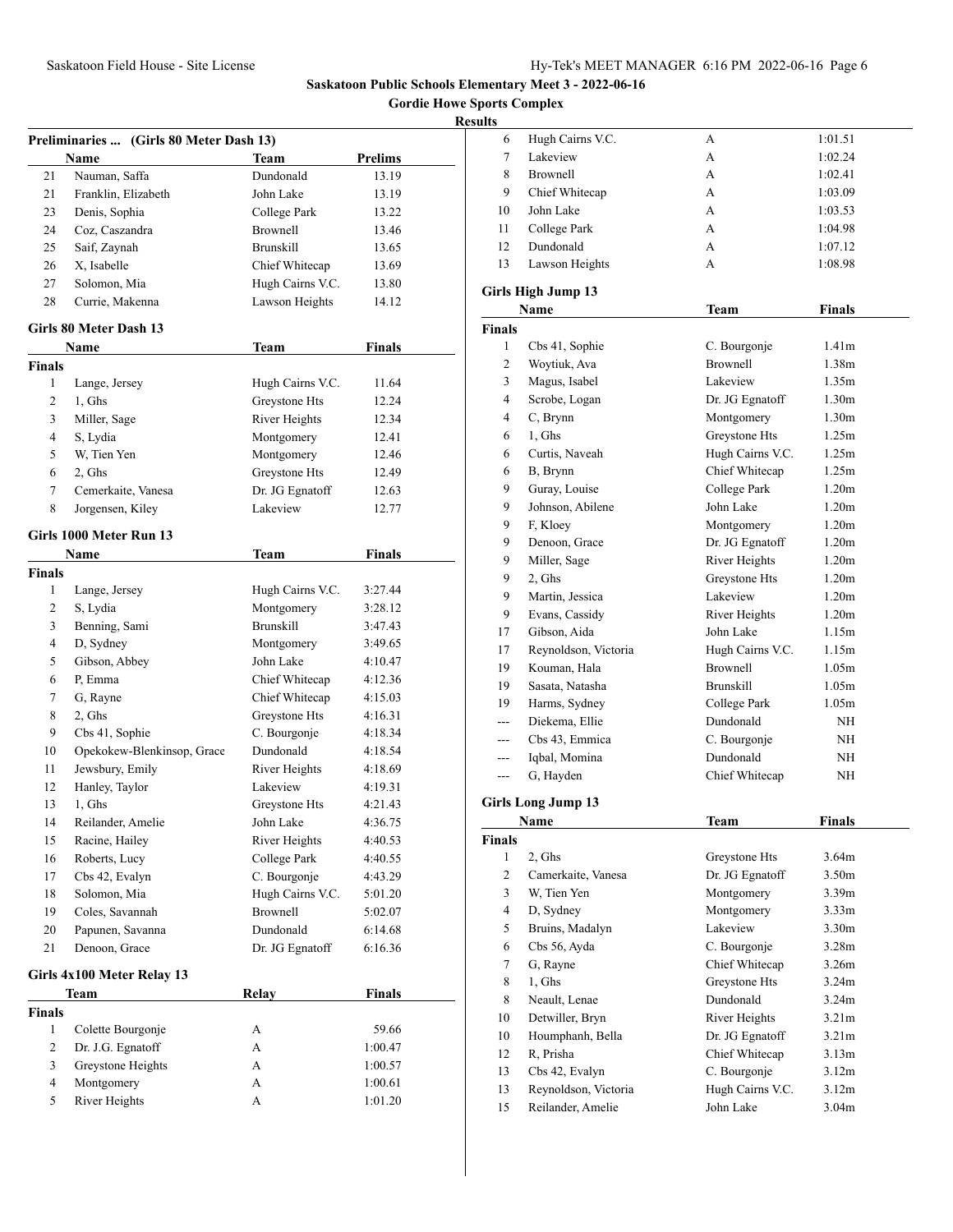## **Gordie Howe Sports Complex**

|                | Finals  (Girls Long Jump 13) |                  |                   |  |
|----------------|------------------------------|------------------|-------------------|--|
|                | <b>Name</b>                  | Team             | Finals            |  |
| 16             | Evans, Cassidy               | River Heights    | 3.03 <sub>m</sub> |  |
| 16             | Talavera, Claire             | <b>Brownell</b>  | 3.03m             |  |
| 16             | Denis, Sophia                | College Park     | 3.03 <sub>m</sub> |  |
| 19             | Gibson, Abbey                | John Lake        | 2.96m             |  |
| 20             | Nauman, Saffa                | Dundonald        | 2.85m             |  |
| 21             | Coz, Caszandra               | Brownell         | 2.82 <sub>m</sub> |  |
| 22             | Ruan, Catherine              | College Park     | 2.80 <sub>m</sub> |  |
| 23             | Al Assaf, Elaf               | Lawson Heights   | 2.70 <sub>m</sub> |  |
| 24             | Patel, Bhaktiben             | Lawson Heights   | 2.59m             |  |
| 25             | Klassen, Elena               | <b>Brunskill</b> | 2.44m             |  |
| 26             | Baranosky, Harlow            | Hugh Cairns V.C. | 2.29m             |  |
| ---            | Ogrodnick, Beth              | Lakeview         | ND                |  |
|                | <b>Girls Shot Put 13</b>     |                  |                   |  |
|                | Name                         | Team             | Finals            |  |
| <b>Finals</b>  |                              |                  |                   |  |
| 1              | P, Hallie                    | Montgomery       | J8.33m            |  |
| $\overline{c}$ | F, Sydney                    | Montgomery       | J8.33m            |  |
| 3              | Sanford, Freya               | John Lake        | 7.53m             |  |
| $\overline{4}$ | P, Ryleigh                   | Chief Whitecap   | 7.46m             |  |
| 5              | Drewlo, Emerson              | River Heights    | 7.37 <sub>m</sub> |  |
| 6              | Pickering, Nellie            | Dundonald        | 7.31 <sub>m</sub> |  |
| 7              | 2, Ghs                       | Greystone Hts    | 7.30 <sub>m</sub> |  |
| 8              | Curtis, Naveah               | Hugh Cairns V.C. | 7.07 <sub>m</sub> |  |
| 9              | P. Emma                      | Chief Whitecap   | 7.04 <sub>m</sub> |  |
| 10             | Magus, Isabel                | Lakeview         | 6.98m             |  |
| 11             | Sasata, Natasha              | <b>Brunskill</b> | 6.93m             |  |
| 12             | Cbs 39, Shiloh               | C. Bourgonje     | 6.86m             |  |
| 13             | Kouman, Hala                 | Brownell         | 6.82m             |  |
| 14             | Cbs 40, Najah                | C. Bourgonje     | 6.71m             |  |
| 15             | 1, Ghs                       | Greystone Hts    | 6.68m             |  |
| 16             | Dieno, Berry                 | Hugh Cairns V.C. | 6.66m             |  |
| 17             | Johnson, Abilene             | John Lake        | 6.58m             |  |
| 18             | Keeler, Danica               | Lakeview         | 6.39m             |  |
| 19             | Saif, Zaynah                 | <b>Brunskill</b> | 6.34m             |  |
| 20             | Wang, Cici                   | College Park     | 6.32m             |  |
| 21             | Sutton, Emmy                 | College Park     | 6.27m             |  |
| 22             | Toye, Neven                  | Dr. JG Egnatoff  | 6.18m             |  |
| 23             | Diekema, Ellie               | Dundonald        | 6.03m             |  |
| 24             | Albert, Ebony                | Dr. JG Egnatoff  | 6.01 <sub>m</sub> |  |
| 25             | Nelson, Kazum                | Lawson Heights   | 5.81m             |  |
| 26             | Patel, Bhaktiben             | Lawson Heights   | 5.38m             |  |
| $\overline{a}$ | Morrison-Fritz, Samantha     | <b>Brownell</b>  | ND                |  |
| $-$ -          | Weiss, Ella                  | River Heights    | ND                |  |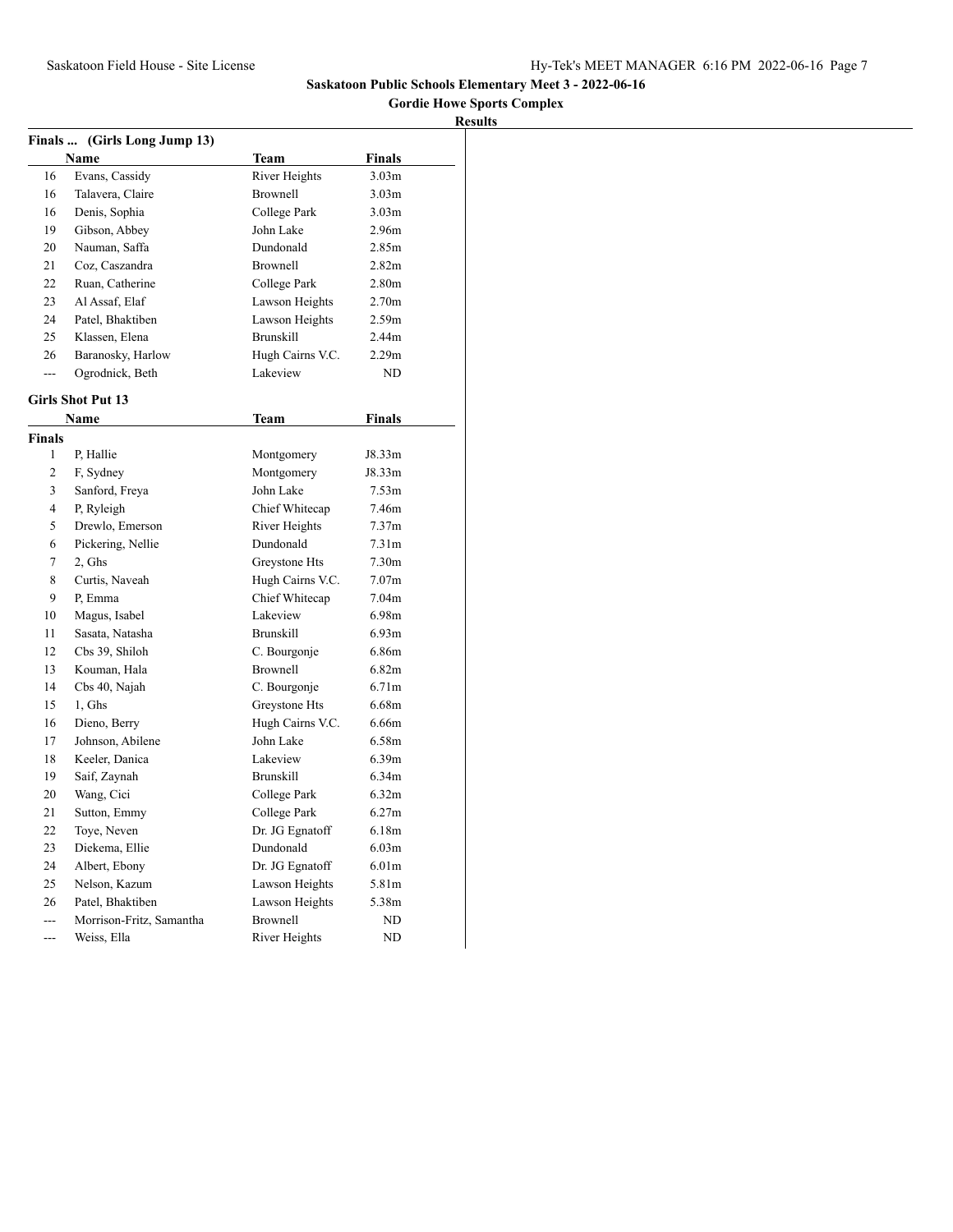**Gordie Howe Sports Complex**

#### **Results**

|               | <b>Boys 60 Meter Dash 10</b> |                  |               |
|---------------|------------------------------|------------------|---------------|
|               | Name                         | Team             | Prelims       |
|               | <b>Preliminaries</b>         |                  |               |
| 1             | McArthur, Nolan              | Dr. JG Egnatoff  | 9.68q         |
| 2             | P. Joey                      | Chief Whitecap   | 9.73q         |
| 3             | Bourassa, Ryder              | <b>Brunskill</b> | 9.95q         |
| 4             | Martinez, Venz               | John Lake        | 9.97q         |
| 5             | Kube, Gavin                  | River Heights    | 9.98q         |
| 6             | Korpan, Wyatt                | River Heights    | 10.01q        |
| 7             | T, Kingston                  | Montgomery       | 10.07q        |
| 8             | Cbs 13, Chris                | C. Bourgonje     | 10.09q        |
| 9             | Cbs 11, Beck                 | C. Bourgonje     | 10.15         |
| 10            | Mohammed Ali, Mustafa        | Dr. JG Egnatoff  | 10.24         |
| 11            | N, Colven                    | Chief Whitecap   | 10.26         |
| 12            | Wruck, Oliver                | <b>Brunskill</b> | 10.29         |
| 13            | Prokulevich, Chance          | Hugh Cairns V.C. | 10.37         |
| 14            | Phaneuf, Reid                | College Park     | 10.43         |
| 15            | Gangat, Laurenze             | Lakeview         | 10.45         |
| 16            | N, Andrew                    | Montgomery       | 10.51         |
| 17            | Wickstrom, Tyson             | Dundonald        | 10.58         |
| 18            | Wilson, Finn                 | Hugh Cairns V.C. | 10.60         |
| 19            | Payman, Tawalla              | <b>Brownell</b>  | 10.71         |
| 20            | 1. Ghs                       | Greystone Hts    | 10.76         |
| 21            | Horn, Grayson                | John Lake        | 10.85         |
| 22            | 2, Ghs                       | Greystone Hts    | 10.87         |
| 23            | Kebernik, Jonathan           | Dundonald        | 11.03         |
| 24            | Woods-Fehr, Jonah            | Lawson Heights   | 11.31         |
| 25            | Yang, Jonah                  | College Park     | 11.62         |
| 26            | Kay, Chayzen                 | Lawson Heights   | 13.25         |
|               | <b>Boys 60 Meter Dash 10</b> |                  |               |
|               | Name                         | <b>Team</b>      | <b>Finals</b> |
| Finals        |                              |                  |               |
| 1             | P, Joey                      | Chief Whitecap   | 9.48          |
| 2             | McArthur, Nolan              | Dr. JG Egnatoff  | 9.53          |
| 3             | Kube, Gavin                  | River Heights    | 9.73          |
| 4             | Martinez, Venz               | John Lake        | 9.86          |
| 5             | Bourassa, Ryder              | <b>Brunskill</b> | 9.92          |
| 6             | Cbs 13, Chris                | C. Bourgonje     | 9.93          |
| 7             | T, Kingston                  | Montgomery       | 10.01         |
| 8             | Korpan, Wyatt                | River Heights    | 10.06         |
|               |                              |                  |               |
|               | <b>Boys 600 Meter Run 10</b> |                  |               |
|               | Name                         | Team             | Finals        |
| <b>Finals</b> |                              |                  |               |
| 1             | 1, Ghs                       | Greystone Hts    | 2:07.66       |
| 2             | Trinh, Khoi                  | Hugh Cairns V.C. | 2:10.13       |
| 3             | Regel, Cruz                  | <b>Brunskill</b> | 2:11.10       |
| 4             | Morton, Lachlan              | Lakeview         | 2:12.46       |
| 5             | Phaneuf, Reid                | College Park     | 2:12.87       |
| 6             | P, Joey                      | Chief Whitecap   | 2:14.63       |
| 7             | Lotfian, Garshaw             | <b>Brunskill</b> | 2:15.50       |
| 8             | N, Simon                     | Montgomery       | 2:15.99       |
| 9             | H, Nicholas                  | Chief Whitecap   | 2:16.12       |
| 10            | Tian, Andy                   | Dr. JG Egnatoff  | 2:17.82       |
|               |                              |                  |               |

| ∍  |                     |                  |         |
|----|---------------------|------------------|---------|
| 11 | Mohamed, Omar       | Dr. JG Egnatoff  | 2:18.04 |
| 11 | Prokulevich, Chance | Hugh Cairns V.C. | 2:18.04 |
| 13 | H, Andrew           | Montgomery       | 2:18.09 |
| 14 | Doell, Jackson      | River Heights    | 2:20.55 |
| 15 | 2, Ghs              | Greystone Hts    | 2:28.27 |
| 16 | Al Soua, Abdallah   | Lakeview         | 2:29.97 |
| 17 | Cbs 14, Shojaa      | C. Bourgonje     | 2:30.03 |
| 18 | Cbs 15, Prahalad    | C. Bourgonje     | 2:37.39 |
| 19 | Yang, Jonah         | College Park     | 2:38.36 |
| 20 | Sabev, Boris        | Lawson Heights   | 2:40.76 |
| 21 | Reynolds, Adrian    | Dundonald        | 2:49.65 |
| 22 | Sljivar, Haris      | River Heights    | 2:50.92 |
| 23 | Khan, Usman         | Dundonald        | 3:01.04 |
| 24 | Gammel, Kenneth     | John Lake        | 3:04.44 |
| 25 | Kay, Chayzen        | Lawson Heights   | 3:05.76 |
|    |                     |                  |         |

### **Boys 4x100 Meter Relay 10**

|                | Team                     | Relay            | <b>Finals</b> |
|----------------|--------------------------|------------------|---------------|
| <b>Finals</b>  |                          |                  |               |
| 1              | <b>Brunskill</b>         | A                | 1:03.36       |
| $\overline{c}$ | Chief Whitecap           | A                | 1:04.93       |
| 3              | Montgomery               | A                | 1:05.64       |
| $\overline{4}$ | Colette Bourgonje        | B                | 1:05.74       |
| 5              | Lakeview                 | A                | 1:07.17       |
| 6              | Dr. J.G. Egnatoff        | A                | 1:07.21       |
| 7              | River Heights            | A                | 1:09.00       |
| 8              | Hugh Cairns V.C.         | A                | 1:10.46       |
| 9              | Dundonald                | A                | 1:10.51       |
| 10             | College Park             | A                | 1:12.01       |
| 11             | John Lake                | A                | 1:12.60       |
| 12             | Greystone Heights        | A                | 1:12.75       |
| 13             | <b>Brownell</b>          | A                | 1:14.53       |
| 14             | Lawson Heights           | A                | 1:14.58       |
|                | <b>Boys High Jump 10</b> |                  |               |
|                | Name                     | <b>Team</b>      | <b>Finals</b> |
| <b>Finals</b>  |                          |                  |               |
| 1              | Kube, Gavin              | River Heights    | 1.25m         |
| 2              | Korpan, Wyatt            | River Heights    | J1.22m        |
| 3              | H, Nicholas              | Chief Whitecap   | J1.22m        |
| $\overline{4}$ | Popadynec, Parker        | Hugh Cairns V.C. | 1.17m         |
| 4              | McArthur, Nolan          | Dr. JG Egnatoff  | 1.17m         |
| 4              | Mollberg, William        | <b>Brunskill</b> | 1.17m         |
| $\overline{4}$ | Horn, Grayson            | John Lake        | 1.17m         |
| 4              | M, Ethan                 | Chief Whitecap   | 1.17m         |
| 9              | Howlett, Kyler           | College Park     | 1.12m         |

 D, Amos Montgomery 1.12m 9 Stretch, Ben College Park 1.12m 9 Cbs 12, Al Armeen C. Bourgonje 1.12m 9 Wilson, Finn Hugh Cairns V.C. 1.12m 2, Ghs Greystone Hts 1.12m 9 Reinheimer, Hamish Dr. JG Egnatoff 1.12m Payman, Tawalla Brownell 1.12m 17 1, Ghs Greystone Hts 1.07m 17 C, Jake Montgomery 1.07m 17 Cbs 13, Chris C. Bourgonje 1.07m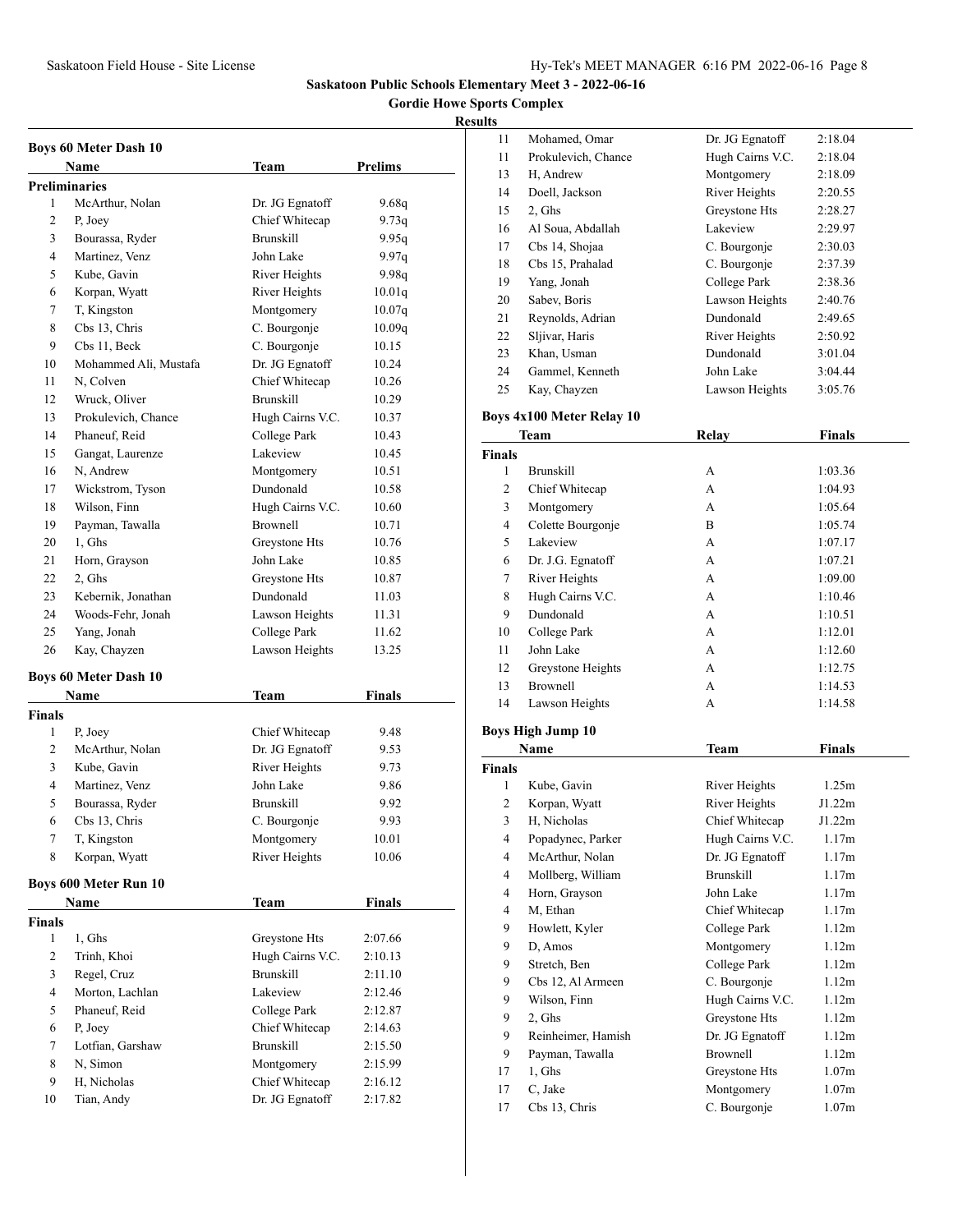**Gordie Howe Sports Complex**

### **Results**

|                | Finals  (Boys High Jump 10)              |                  |                   |  |
|----------------|------------------------------------------|------------------|-------------------|--|
|                | Name                                     | Team             | <b>Finals</b>     |  |
| 17             | Pupo, Stanley                            | <b>Brunskill</b> | 1.07 <sub>m</sub> |  |
| 21             | Woods-Fehr, Jonah                        | Lawson Heights   | 1.00 <sub>m</sub> |  |
| 21             | Tries, Maximus                           | Lawson Heights   | 1.00 <sub>m</sub> |  |
| 21             | Ruggiero, Evan                           | Lakeview         | 1.00 <sub>m</sub> |  |
| 21             | Roseberry, Tommy                         | <b>Brownell</b>  | 1.00 <sub>m</sub> |  |
| 21             | Robinson, Dax                            | Lakeview         | 1.00 <sub>m</sub> |  |
| 21             | Diguer, Grady                            | Dundonald        | 1.00 <sub>m</sub> |  |
| $---$          | Gardiner, Kaylen                         | John Lake        | NH                |  |
| $---$          | Smith-King, Dante                        | Dundonald        | NH                |  |
|                | <b>Boys Long Jump 10</b>                 |                  |                   |  |
|                | Name                                     | Team             | <b>Finals</b>     |  |
| Finals         |                                          |                  |                   |  |
| 1              | Popadynec, Parker                        | Hugh Cairns V.C. | 3.80 <sub>m</sub> |  |
| $\overline{2}$ | T, Kingston                              | Montgomery       | J3.70m            |  |
| 3              | Cbs 12. Al Armeen                        | C. Bourgonje     | J3.70m            |  |
| 4              | Lanz, Aren                               | Dr. JG Egnatoff  | 3.67 <sub>m</sub> |  |
| 5              | D, Amos                                  | Montgomery       | 3.57m             |  |
| 6              | Mollberg, William                        | <b>Brunskill</b> | 3.50 <sub>m</sub> |  |
| 7              | Rody, Jari                               | River Heights    | 3.45m             |  |
| 8              | Darapiza, Niel                           | Dr. JG Egnatoff  | 3.40 <sub>m</sub> |  |
| 8              | Taghibiglou, Amin                        | Lakeview         | 3.40 <sub>m</sub> |  |
| 10             | M, Adam                                  | Chief Whitecap   | 3.30 <sub>m</sub> |  |
| 10             | Diguer, Grady                            | Dundonald        | 3.30 <sub>m</sub> |  |
| 10             | Robinson, Dax                            | Lakeview         | 3.30 <sub>m</sub> |  |
| 13             | Bourassa, Ryder                          | <b>Brunskill</b> | 3.25m             |  |
| 14             | Wickstrom, Tyson                         | Dundonald        | 3.20 <sub>m</sub> |  |
| 15             | Cbs 11, Beck                             | C. Bourgonje     | 3.10 <sub>m</sub> |  |
| 15             | M, Ethan                                 | Chief Whitecap   | 3.10 <sub>m</sub> |  |
| 17             | 2, Ghs                                   | Greystone Hts    | 3.00 <sub>m</sub> |  |
| 17             | Shkabara, Nicholas                       | River Heights    | 3.00 <sub>m</sub> |  |
| 17             | Sokoluk, Clarke                          | Hugh Cairns V.C. | 3.00 <sub>m</sub> |  |
| 17             | Tries, Maximus                           | Lawson Heights   | 3.00 <sub>m</sub> |  |
| 17             | Empeno, David                            | Brownell         | 3.00 <sub>m</sub> |  |
| 22             | McLaren, Kaleb                           | Lawson Heights   | 2.80 <sub>m</sub> |  |
| 22             | Gardiner, Kaylen                         | John Lake        | 2.80 <sub>m</sub> |  |
| 24             | 1. Ghs                                   | Greystone Hts    | 2.70 <sub>m</sub> |  |
| 25             | Sejdu, Anuar                             | College Park     | 2.50 <sub>m</sub> |  |
| 26             | Stretch, Ben                             | College Park     | 2.25m             |  |
|                | <b>Boys Super Weight (Ball Throw) 10</b> |                  |                   |  |
|                | Name                                     | <b>Team</b>      | Finals            |  |
| Finals         |                                          |                  |                   |  |
| 1              | Martinez, Venz                           | John Lake        | 39.90m            |  |
| 2              | 2, Ghs                                   | Greystone Hts    | 36.38m            |  |
| 3              | Shkabara, Nicholas                       | River Heights    | 33.88m            |  |
| 4              | E, Hunter                                | Chief Whitecap   | 33.60m            |  |
| 5              | Howlett, Kyler                           | College Park     | 33.02m            |  |
| 6              | Ruggiero, Evan                           | Lakeview         | 31.65m            |  |
| $\tau$         | Hanson, Roland                           | Dundonald        | 31.16m            |  |
| 8              | Sokoluk, Clarke                          | Hugh Cairns V.C. | 30.83m            |  |
| 9              | N, Simon                                 | Montgomery       | 30.82m            |  |
| 10             | R, Nick                                  | Chief Whitecap   | 30.80m            |  |
| 11             | Kuzma, Jack                              | Lakeview         | 30.71m            |  |
|                |                                          |                  |                   |  |

| j.  |                    |                  |                    |
|-----|--------------------|------------------|--------------------|
| 12  | Shmargun, Lev      | Dundonald        | 30.51 <sub>m</sub> |
| 13  | Cbs 10, Aatamjeet  | C. Bourgonje     | 30.45m             |
| 14  | 1, Ghs             | Greystone Hts    | 29.20m             |
| 15  | Reinheimer, Hamish | Dr. JG Egnatoff  | 28.46m             |
| 16  | Ezzedin, Mohammad  | College Park     | 28.40m             |
| 17  | Who, Sawyer        | Unattached       | 27.42m             |
| 18  | Doell, Jackson     | River Heights    | 26.56m             |
| 19  | Cbs 9, Lucas       | C. Bourgonje     | 26.18m             |
| 20  | Gerard, Drayden    | John Lake        | 25.87m             |
| 21  | Trinh, Khoi        | Hugh Cairns V.C. | 25.67m             |
| 22  | Who, Hayden        | Unattached       | 24.80m             |
| 23  | M, Caleb           | Montgomery       | 24.29m             |
| 24  | Empeno, David      | Brownell         | 23.45m             |
| 25  | Dawe, Kaedin       | Dr. JG Egnatoff  | 22.37m             |
| 26  | Steinhauer, Raine  | Lawson Heights   | 21.89m             |
| 27  | Lotfian, Garshaw   | <b>Brunskill</b> | 21.42m             |
| 28  | Patel, Pinak       | Lawson Heights   | 13.85m             |
| --- | Jaggi, Luka        | <b>Brunskill</b> | ND                 |
|     |                    |                  |                    |

### **Boys 60 Meter Dash 11**

|    | Name                 | Team             | <b>Prelims</b> |  |
|----|----------------------|------------------|----------------|--|
|    | <b>Preliminaries</b> |                  |                |  |
| 1  | D, Jack              | Chief Whitecap   | 9.40q          |  |
| 2  | Wright, Damien       | Hugh Cairns V.C. | 9.54q          |  |
| 3  | Collin, Jacob        | Dundonald        | 9.56q          |  |
| 4  | Krushelniski, Kipton | Lakeview         | 9.68q          |  |
| 5  | Merryweather, Aj     | Dr. JG Egnatoff  | 9.73q          |  |
| 6  | Anderson, Chase      | River Heights    | 9.91q          |  |
| 7  | M, Jordan            | Chief Whitecap   | 9.94q          |  |
| 8  | Ives, Ethan          | Lakeview         | 9.95q          |  |
| 9  | Clarkson, Zain       | College Park     | 10.03          |  |
| 10 | 2, Ghs               | Greystone Hts    | 10.04          |  |
| 11 | 1, Ghs               | Greystone Hts    | 10.14          |  |
| 12 | Henry, Riley         | Dr. JG Egnatoff  | 10.15          |  |
| 13 | Epp, Lucas           | Hugh Cairns V.C. | 10.20          |  |
| 14 | Snow-Hayes, Axton    | <b>Brunskill</b> | 10.25          |  |
| 15 | Pham, Sam            | <b>Brownell</b>  | 10.29          |  |
| 16 | Jerradi, Sami        | River Heights    | 10.31          |  |
| 17 | Bayda, Shea          | <b>Brunskill</b> | 10.35          |  |
| 18 | Cbs 25, Abdullah     | C. Bourgonje     | 10.48          |  |
| 19 | Sawatzky, Ryan       | College Park     | 10.59          |  |
| 20 | Tingey, Will         | <b>Brownell</b>  | 11.07          |  |
| 21 | Kay, Kihew           | Lawson Heights   | 13.28          |  |
|    |                      |                  |                |  |

# **Boys 60 Meter Dash 11**

|               | Name                 | Team             | <b>Finals</b> |  |
|---------------|----------------------|------------------|---------------|--|
| <b>Finals</b> |                      |                  |               |  |
| 1             | D. Jack              | Chief Whitecap   | 9.39          |  |
| 2             | Wright, Damien       | Hugh Cairns V.C. | 9.57          |  |
| 3             | Collin, Jacob        | Dundonald        | 9.81          |  |
| 4             | Merryweather, Aj     | Dr. JG Egnatoff  | 9.91          |  |
| 5             | Krushelniski, Kipton | Lakeview         | 9.97          |  |
| 6             | Ives, Ethan          | Lakeview         | 10.01         |  |
| 7             | Anderson, Chase      | River Heights    | 10.11         |  |
| 8             | M, Jordan            | Chief Whitecap   | 10.47         |  |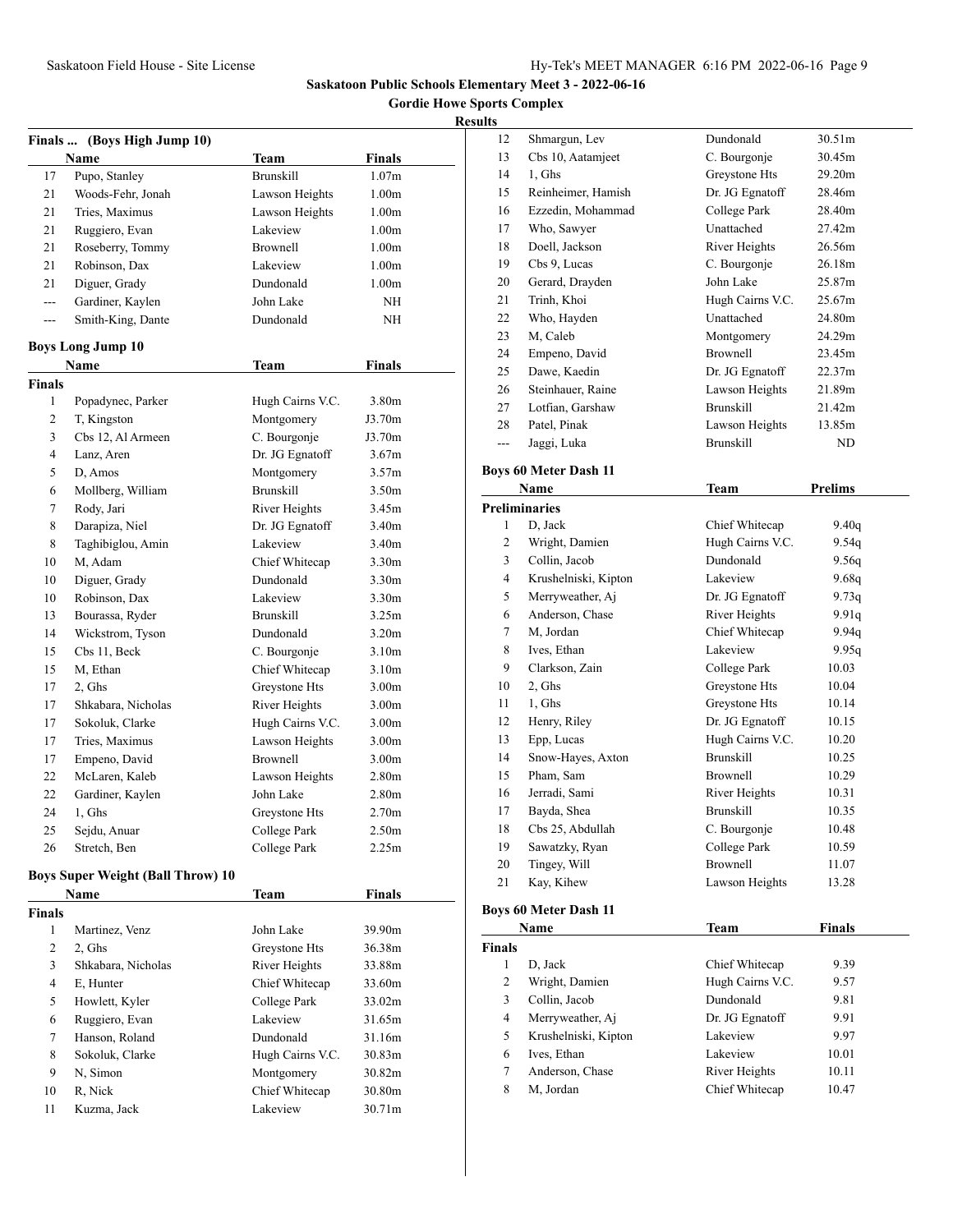**Gordie Howe Sports Complex**

|               | <b>Boys 600 Meter Run 11</b>     |                  |                   |
|---------------|----------------------------------|------------------|-------------------|
|               | Name                             | Team             | Finals            |
| <b>Finals</b> |                                  |                  |                   |
| 1             | Solheim, Isaac                   | Dr. JG Egnatoff  | 1:51.80           |
| 2             | Ives, Ethan                      | Lakeview         | 1:56.18           |
| 3             | 2, Ghs                           | Greystone Hts    | 1:57.39           |
| 4             | Clarkson, Zain                   | College Park     | 1:58.61           |
| 5             | Carter, Jeremiah                 | College Park     | 2:02.74           |
| 6             | Swan. Bevan                      | Dr. JG Egnatoff  | 2:02.85           |
| 7             | Collin, Jacob                    | Dundonald        | 2:08.44           |
| 8             | Sherin, Michael                  | <b>Brunskill</b> | 2:08.98           |
| 9             | Gibson, Wesley                   | John Lake        | 2:09.73           |
| 10            | LeBlanc, Elliot                  | River Heights    | 2:10.56           |
| 11            | H, Bernard                       | Chief Whitecap   | 2:11.81           |
| 12            | Walsworth, Sy                    | <b>Brunskill</b> | 2:12.19           |
| 13            | Oliynyk, Max                     | Dundonald        | 2:12.41           |
| 14            | Epp, Lucas                       | Hugh Cairns V.C. | 2:12.63           |
| 15            | Regier, Hanley                   | Hugh Cairns V.C. | 2:15.96           |
| 16            | F. Weston                        | Chief Whitecap   | 2:17.64           |
| 17            | Cbs 27, Shane                    | C. Bourgonje     | 2:19.01           |
| 18            | K, Noah                          | Montgomery       | 2:22.97           |
| 19            | H, Drayton                       | Montgomery       | 2:28.09           |
| 20            | Coles, Max                       | <b>Brownell</b>  | 2:39.55           |
| 21            | Cbs 28, Atticus                  | C. Bourgonje     | 2:44.46           |
| 22            | Bainas, Oliver                   | John Lake        | 2:53.18           |
|               |                                  |                  |                   |
|               | <b>Boys 4x100 Meter Relay 11</b> |                  |                   |
|               | Team                             | <b>Relay</b>     | <b>Finals</b>     |
| <b>Finals</b> |                                  |                  |                   |
|               |                                  |                  |                   |
| 1             | Dr. J.G. Egnatoff                | А                | 59.91             |
| 2             | Chief Whitecap                   | A                | 59.92             |
| 3             | Lakeview                         | A                | 1:00.36           |
| 4             | River Heights                    | A                | 1:00.44           |
| 5             | <b>Brunskill</b>                 | А                | 1:02.42           |
| 6             | Dundonald                        | A                | 1:02.50           |
| 7             | Hugh Cairns V.C.                 | A                | 1:03.56           |
| 8             | College Park                     | $\mathbf{A}$     | 1:04.35           |
| 9             | <b>Brownell</b>                  | A                | 1:08.53           |
| 10            | Montgomery                       | A                | 1:09.81           |
| 11            | Lawson Heights                   | А                | 1:17.21           |
|               | <b>Boys High Jump 11</b>         |                  |                   |
|               | Name                             | <b>Team</b>      | Finals            |
| Finals        |                                  |                  |                   |
| 1             | D, Jack                          | Chief Whitecap   | J1.34m            |
| 2             | Solheim, Isaac                   | Dr. JG Egnatoff  | J1.34m            |
| 3             | Heath, Noah                      | College Park     | J1.34m            |
| 4             | Kolisnyk, Noah                   | Dr. JG Egnatoff  | 1.25m             |
| 5             | Sherin, Michael                  | <b>Brunskill</b> | 1.20 <sub>m</sub> |
| 5             | Fedorchuk, Sena                  | Hugh Cairns V.C. | 1.20 <sub>m</sub> |
| 5             | Krushelniski, Kipton             | Lakeview         | 1.20 <sub>m</sub> |
| 5             | Carter, Jeremiah                 | College Park     | 1.20 <sub>m</sub> |
| 5             | 1, Ghs                           | Greystone Hts    | 1.20 <sub>m</sub> |
| 5             | Pham, Sam                        | Brownell         | 1.20 <sub>m</sub> |

| <u>sunts</u>   |                                                  |                  |                   |
|----------------|--------------------------------------------------|------------------|-------------------|
| 12             | Neufeld, Ami                                     | Lakeview         | 1.15m             |
| 12             | Talavera, Connor                                 | <b>Brownell</b>  | 1.15m             |
| 12             | W, Logan                                         | Chief Whitecap   | 1.15m             |
| 12             | Hill, Cohen                                      | River Heights    | 1.15m             |
| 16             | Pham, Brayley                                    | Hugh Cairns V.C. | 1.10 <sub>m</sub> |
| 16             | Swicheniuk, Blake                                | John Lake        | 1.10 <sub>m</sub> |
| 18             | S, Meryk                                         | Montgomery       | 1.05m             |
| 18             | A, Bentley                                       | Montgomery       | 1.05m             |
| 18             | Cbs 24, Dredyn                                   | C. Bourgonje     | 1.05m             |
| 18             | Popplewell, River                                | <b>Brunskill</b> | 1.05m             |
| ---            | Gibson, Wesley                                   | John Lake        | NH                |
|                | Cristoria, Marv Terenz                           | Lawson Heights   | NΗ                |
|                | Drewlo, Nikson                                   | River Heights    | NH                |
| $---$          | Cbs 26, Nixon                                    | C. Bourgonje     | NΗ                |
| $---$          | Bauer, Connor                                    | Dundonald        | NΗ                |
| ---            | Schnurr, Quinton                                 | Dundonald        | NΗ                |
|                |                                                  |                  |                   |
|                | <b>Boys Long Jump 11</b>                         |                  |                   |
|                | Name                                             | <b>Team</b>      | Finals            |
| <b>Finals</b>  |                                                  |                  |                   |
| 1              | Cbs 23, Mustaeen                                 | C. Bourgonje     | 3.95 <sub>m</sub> |
| $\overline{c}$ | Gervais, Tavares                                 | Lakeview         | 3.86m             |
| 3              | Tingey, Will                                     | <b>Brownell</b>  | 3.68m             |
| $\overline{4}$ | Sawatzky, Ryan                                   | College Park     | 3.66m             |
| 5              | LeBlanc, Elliot                                  | River Heights    | 3.63 <sub>m</sub> |
| 6              | Blampied, Carson                                 | Dundonald        | 3.60 <sub>m</sub> |
| 7              | Ahmad, Danish                                    | Dundonald        | 3.59 <sub>m</sub> |
| 8              | Heath, Noah                                      | College Park     | 3.56m             |
| 9              | C, Johnny                                        | Chief Whitecap   | 3.50m             |
| 9              | Rylee, Atlas                                     | Lakeview         | 3.50 <sub>m</sub> |
| 11             | Anderson, Chase                                  | River Heights    | 3.46m             |
| 12             | 2, Ghs                                           | Greystone Hts    | 3.43 <sub>m</sub> |
| 13             | Henry, Riley                                     | Dr. JG Egnatoff  | 3.32 <sub>m</sub> |
| 14             | Fedorchuk, Sena                                  | Hugh Cairns V.C. | 3.27 <sub>m</sub> |
| 15             | W, Logan                                         | Chief Whitecap   | 3.24m             |
| 15             | Swan, Bevan                                      | Dr. JG Egnatoff  | 3.24 <sub>m</sub> |
| 17             | Kay, Kihew                                       | Lawson Heights   | 3.18 <sub>m</sub> |
| 18             | Swicheniuk, Blake                                | John Lake        | 3.14m             |
| 19             | 1, Ghs                                           | Greystone Hts    | 3.10 <sub>m</sub> |
| 20             | Al Assaf, Mohamad                                | Lawson Heights   | 3.06m             |
| 21             | Cbs 25, Abdullah                                 | C. Bourgonje     | 3.02m             |
| 22             | Bayda, Shea                                      | <b>Brunskill</b> | 2.96m             |
| 23             | S, Parker                                        | Montgomery       | 2.85m             |
| 24             | Talavera, Connor                                 | <b>Brownell</b>  | 2.80m             |
| 24             | Hasson, Saram                                    | <b>Brunskill</b> | 2.80 <sub>m</sub> |
| 26             | Regier, Hanley                                   | Hugh Cairns V.C. | 2.75m             |
| 27             | C, Keegan                                        | Montgomery       | 2.40 <sub>m</sub> |
|                |                                                  |                  |                   |
|                | <b>Boys Super Weight (Ball Throw) 11</b><br>Name | <b>Team</b>      | Finals            |
|                |                                                  |                  |                   |

|               | Name              | Team            | Finals |  |
|---------------|-------------------|-----------------|--------|--|
| <b>Finals</b> |                   |                 |        |  |
|               | P. George         | Chief Whitecap  | 46.49m |  |
|               | Gill, Elias       | Dr. JG Egnatoff | 45.77m |  |
| 3             | Urchyshyn, Trevin | College Park    | 42.39m |  |
| 4             | F. Weston         | Chief Whitecap  | 42.36m |  |
| 5             | Blampied, Carson  | Dundonald       | 41.61m |  |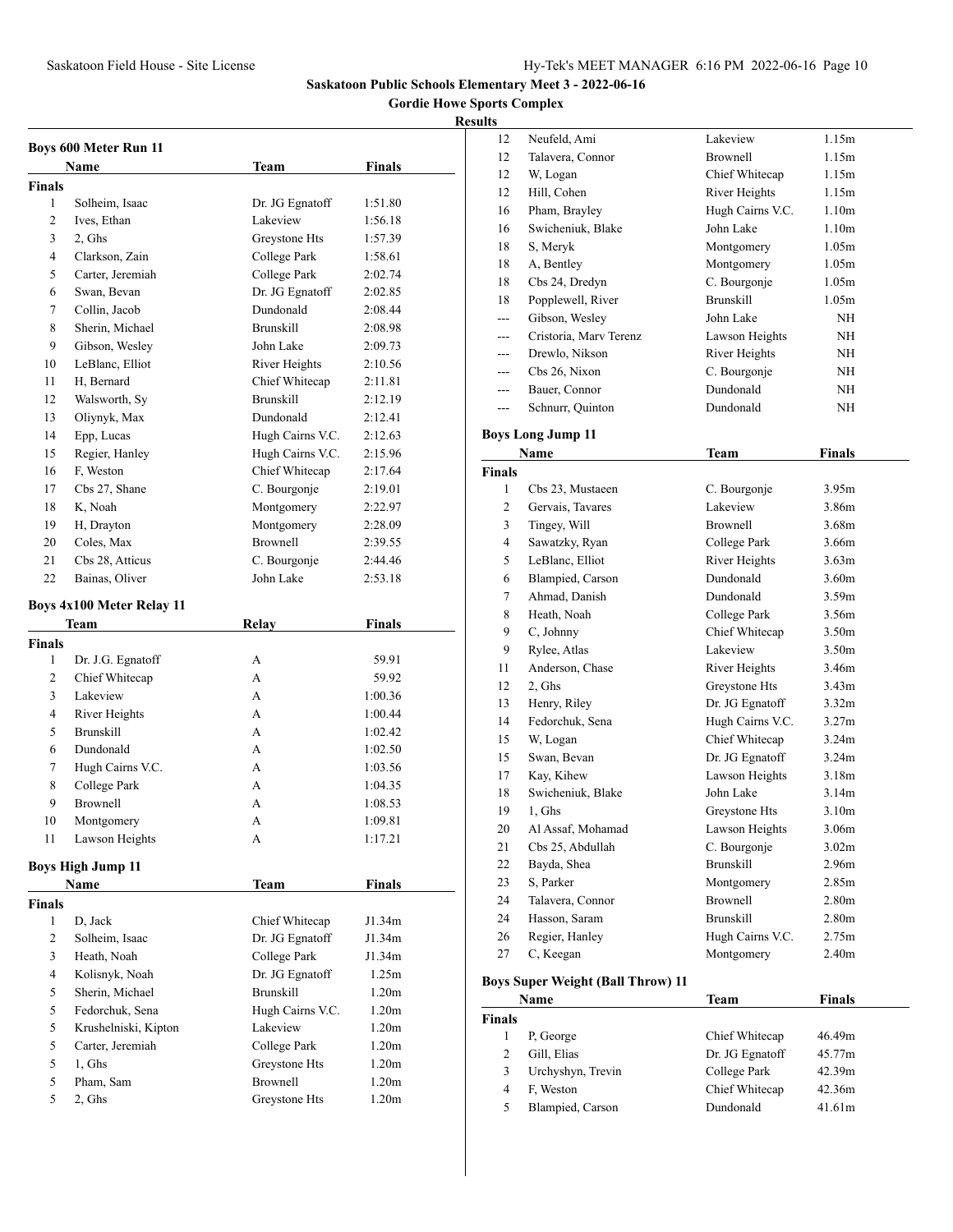**Gordie Howe Sports Complex**

### **Results**

|          | Finals  (Boys Super Weight (Ball Throw) 11) |                            |                |
|----------|---------------------------------------------|----------------------------|----------------|
|          | Name                                        | <b>Team</b>                | <b>Finals</b>  |
| 6        | Slauenwhite, Hayden                         | Hugh Cairns V.C.           | 40.84m         |
| 7        | Hawley, Lucas                               | Lakeview                   | 40.71m         |
| 8        | Willick, Mason                              | Dr. JG Egnatoff            | 38.06m         |
| 9        | Ryder, Jace                                 | River Heights              | 35.72m         |
| 10       | Clarke, Leland                              | Dundonald                  | 35.51m         |
| 11       | Hepburn, Cohen                              | Hugh Cairns V.C.           | 35.11m         |
| 12       | Whiting, Clayton                            | College Park               | 34.10m         |
| 13       | Al Assaf, Mohamad                           | Lawson Heights             | 33.18m         |
| 14       | Payne-Bell, Noah                            | Lakeview                   | 32.84m         |
| 15       | S, Parker                                   | Montgomery                 | 32.73m         |
| 16       | Walsworth, Sy                               | <b>Brunskill</b>           | 32.28m         |
| 17       | Bainas, Oliver                              | John Lake                  | 32.04m         |
| 18       | Cbs 24, Dredyn                              | C. Bourgonje               | 31.17m         |
| 19       | Beattie, Mack                               | <b>Brunskill</b>           | 31.00m         |
| 20       | S, Meryk                                    | Montgomery                 | 30.64m         |
| 21       | 1, Ghs                                      | Greystone Hts              | 29.75m         |
| 22       | 2, Ghs                                      | Greystone Hts              | 28.96m         |
| 23       | Coles, Max                                  | <b>Brownell</b>            | 26.41m         |
| 24       | Cristoria, Mary Terenz                      | Lawson Heights             | 25.12m         |
| ---      | Neapetung, Cashton                          | John Lake                  | ND             |
| ---      | Cbs 23, Mustaeen                            | C. Bourgonje               | ND             |
| ---      | Drewlo, Nikson                              | River Heights              | ND             |
|          |                                             |                            |                |
|          | <b>Boys 80 Meter Dash 12</b>                |                            |                |
|          | Name                                        | Team                       | <b>Prelims</b> |
|          | <b>Preliminaries</b>                        |                            |                |
|          | Namit, Nathaniel                            |                            |                |
| 1        |                                             | Lakeview                   | 11.30q         |
| 2        | Cbs 32, Prince                              | C. Bourgonje               | 11.32q         |
| 3        | Jamieson, Dean                              | Hugh Cairns V.C.           | 11.33q         |
| 4        | 2, Ghs                                      | Greystone Hts              | 11.34q         |
| 5        | Cbs 33, Haider                              | C. Bourgonje               | 11.69q         |
| 6        | Spence, Hayden                              | Hugh Cairns V.C.           | 11.78q         |
| 7        | Newell, Levi                                | River Heights              | 11.81q         |
| 8        | A, Millar                                   | Chief Whitecap             | 11.86q         |
| 9        | Tyndall, Gus                                | Dr. JG Egnatoff            | J11.86         |
| 10       | 1, Ghs                                      | Greystone Hts              | 12.05          |
| 11       | Senko, Chase                                | Lakeview                   | 12.10          |
| 12       | Dick, Sajja                                 | College Park               | 12.19          |
| 13       | Wruck, Sebastian                            | Brunskill                  | 12.30          |
| 13       | Thode, Cale                                 | <b>Brunskill</b>           | 12.30          |
| 15       | Lyndon, Cayden                              | Dr. JG Egnatoff            | 12.33          |
| 16       | Korney, Berk                                | River Heights              | 12.40          |
| 17       | K, Hadi                                     | Montgomery                 | 12.65          |
| 18       | H, Jeremy                                   | Montgomery                 | 12.82          |
| 19       | Ahmed, Wasif                                | Dundonald                  | 12.86          |
| 20       | Kohle, Gavin                                | John Lake                  | 12.98          |
| 21       | B, Andrew                                   | Chief Whitecap             | 13.11          |
| 22       | Haanstra, Dane                              | Dundonald                  | 13.36          |
| 23       | Hrynenko, Harlen                            | <b>Brownell</b>            | 13.44          |
| 24       | James, Jasper                               | Lawson Heights             | 13.51          |
| 25<br>26 | Iqbal, Mohammad Shamab<br>Buller, Chayce    | Lawson Heights<br>Brownell | 14.19<br>14.64 |

|                         | <b>Boys 80 Meter Dash 12</b>     |                  |               |  |
|-------------------------|----------------------------------|------------------|---------------|--|
|                         | Name                             | Team             | <b>Finals</b> |  |
| <b>Finals</b>           |                                  |                  |               |  |
| 1                       | Namit, Nathaniel                 | Lakeview         | 11.03         |  |
| 2                       | Jamieson, Dean                   | Hugh Cairns V.C. | 11.10         |  |
| 3                       | 2, Ghs                           | Greystone Hts    | 11.21         |  |
| $\overline{4}$          | Cbs 32, Prince                   | C. Bourgonje     | 11.29         |  |
| 5                       | Spence, Hayden                   | Hugh Cairns V.C. | 11.55         |  |
| 6                       | A, Millar                        | Chief Whitecap   | 11.64         |  |
| 7                       | Newell, Levi                     | River Heights    | 11.68         |  |
| 8                       | Cbs 33, Haider                   | C. Bourgonje     | 11.89         |  |
|                         | Boys 1000 Meter Run 12           |                  |               |  |
|                         | Name                             | Team             | <b>Finals</b> |  |
| <b>Finals</b>           |                                  |                  |               |  |
| 1                       | Harvey, Kendall                  | Lakeview         | 3:23.18       |  |
| 2                       | Natcher, Charlie                 | River Heights    | 3:34.50       |  |
| 3                       | M, Quinn                         | Chief Whitecap   | 3:38.52       |  |
| 4                       | Heapy, James                     | Lakeview         | 3:39.14       |  |
| 5                       | Burns, Isaak                     | <b>Brunskill</b> | 3:43.75       |  |
| 6                       | W, Luke                          | Chief Whitecap   | 3:43.81       |  |
| 7                       | Vlahu, Naum                      | <b>Brunskill</b> | 3:46.13       |  |
| 8                       | Cbs 37, Hayan                    | C. Bourgonje     | 3:51.12       |  |
| 9                       | 1, Ghs                           | Greystone Hts    | 3:55.05       |  |
| 10                      | K, Hadi                          | Montgomery       | 3:59.26       |  |
| 11                      | Dueck, Jake                      | River Heights    | 4:01.14       |  |
| 12                      | Plumb, Lucas                     | Dr. JG Egnatoff  | 4:01.32       |  |
| 13                      | Patel, Pal                       | Dr. JG Egnatoff  | 4:01.34       |  |
| 14                      | Galambos, Holden                 | John Lake        | 4:03.78       |  |
| 15                      | Holmgren, Riley                  | Hugh Cairns V.C. | 4:06.30       |  |
| 16                      | Parkinson, Fenton                | Hugh Cairns V.C. | 4:09.95       |  |
| 17                      | Oesch, Connor                    | John Lake        | 4:33.73       |  |
| 18                      | Hrynenko, Harlen                 | Brownell         | 5:46.35       |  |
| 19                      | Buller, Chayce                   | <b>Brownell</b>  | 5:48.01       |  |
| ---                     | J, Owen                          | Montgomery       | X4:29.11      |  |
|                         | <b>Boys 4x100 Meter Relay 12</b> |                  |               |  |
|                         | Team                             | Relay            | <b>Finals</b> |  |
| <b>Finals</b>           |                                  |                  |               |  |
| 1                       | Hugh Cairns V.C.                 | А                | 55.77         |  |
| $\overline{\mathbf{c}}$ | Chief Whitecap                   | А                | 56.34         |  |
| 3                       | Colette Bourgonje                | A                | 56.96         |  |
| 4                       | Lakeview                         | А                | 57.51         |  |
| 5                       | River Heights                    | А                | 57.86         |  |
| 6                       | Greystone Heights                | А                | 57.98         |  |
| $\tau$                  | Montgomery                       | А                | 1:00.17       |  |
| 8                       | Dr. J.G. Egnatoff                | А                | 1:00.42       |  |
| 9                       | <b>Brunskill</b>                 | A                | 1:01.13       |  |
| 10                      | Dundonald                        | А                | 1:03.30       |  |
| 11                      | College Park                     | А                | 1:03.79       |  |
| 12                      | John Lake                        | А                | 1:04.59       |  |
| 13                      | <b>Brownell</b>                  | А                | 1:06.59       |  |

Lawson Heights A 1:12.04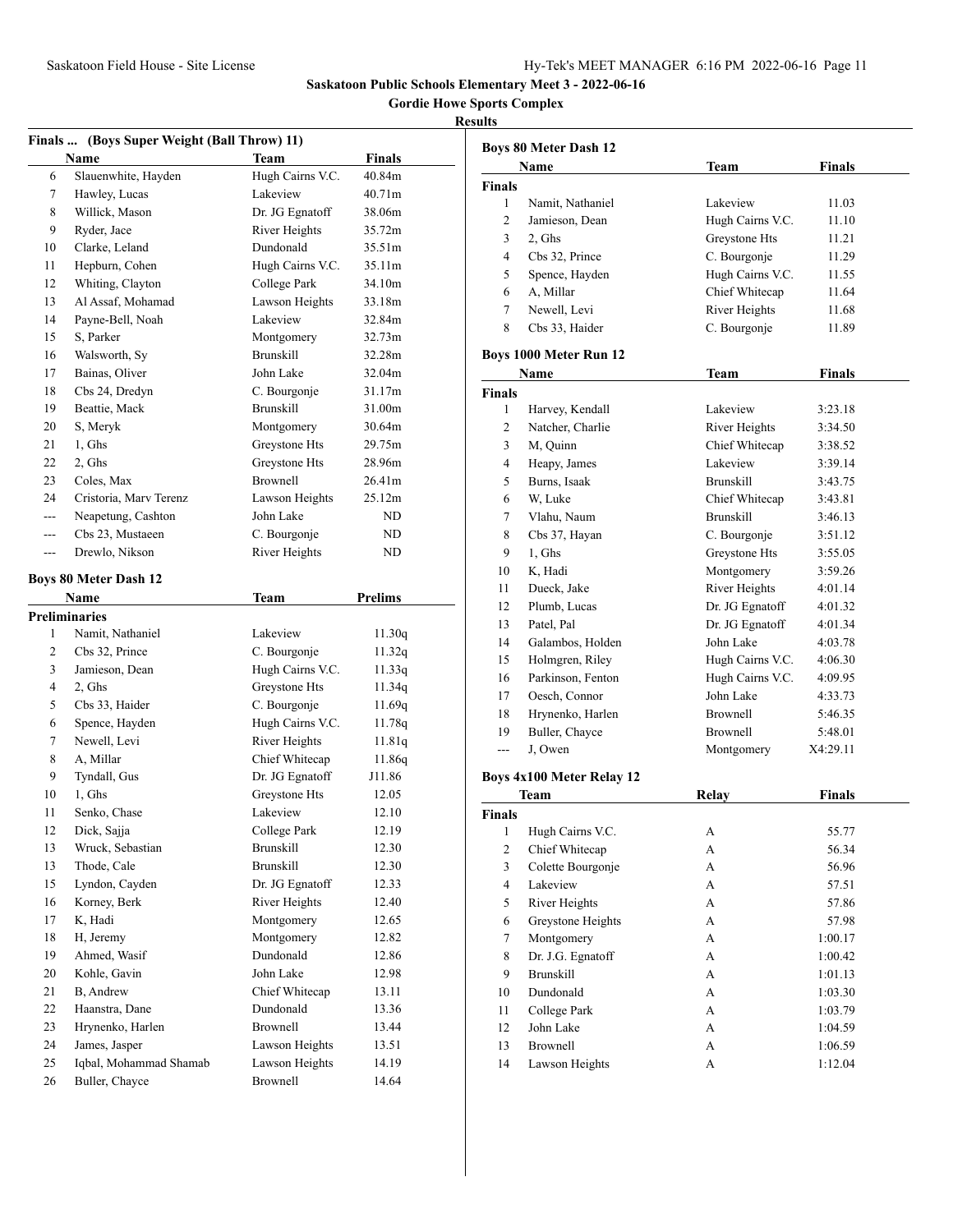Ahmed, Wasif Dundonald 3.15m

**Saskatoon Public Schools Elementary Meet 3 - 2022-06-16**

## **Gordie Howe Sports Complex**

# **Results**

|                    | <b>Boys High Jump 12</b>        |                                  |                            |
|--------------------|---------------------------------|----------------------------------|----------------------------|
|                    | Name                            | Team                             | Finals                     |
| <b>Finals</b>      |                                 |                                  |                            |
| 1                  | Jamieson, Dean                  | Hugh Cairns V.C.                 | 1.43 <sub>m</sub>          |
| 2                  | Miller, Tyson                   | Hugh Cairns V.C.                 | J1.40m                     |
| 3                  | V, Lincoln                      | Chief Whitecap                   | J1.40m                     |
| 4                  | Keeler, Grant                   | Dr. JG Egnatoff                  | 1.35m                      |
| 4                  | Lazic, Stefan                   | River Heights                    | 1.35m                      |
| 6                  | Cbs 34, Oscar                   | C. Bourgonje                     | 1.30 <sub>m</sub>          |
| 6                  | Orr, Harold                     | Lakeview                         | 1.30 <sub>m</sub>          |
| 6                  | Oliynyk, George                 | Dundonald                        | 1.30 <sub>m</sub>          |
| 6                  | 1. Ghs                          | Greystone Hts                    | 1.30 <sub>m</sub>          |
| 6                  | W. Preston                      | Montgomery                       | 1.30 <sub>m</sub>          |
| 11                 | Egg, Hamish                     | Dr. JG Egnatoff                  | 1.25m                      |
| 11                 | J, Owen                         | Montgomery                       | 1.25m                      |
| 11                 | B, Andrew                       | Chief Whitecap                   | 1.25m                      |
| 11                 | Nagus, Leo                      | River Heights                    | 1.25m                      |
| 11                 | Cbs 35, Alexander               | C. Bourgonje                     | 1.25m                      |
| 16                 | Haanstra, Dane                  | Dundonald                        | 1.20 <sub>m</sub>          |
| 16                 | 2, Ghs                          | Greystone Hts                    | 1.20 <sub>m</sub>          |
|                    | Dahlgrin, Kai                   | John Lake                        | NΗ                         |
| $---$              | Law, Marv                       | Lawson Heights                   | NΗ                         |
| ---                | Jahnke, Cyroe                   | Lawson Heights                   | NH                         |
| ---                | Fineday, Chase                  | John Lake                        | NΗ                         |
| ---                | Dick, Sajja                     | College Park                     | <b>NH</b>                  |
| $---$              | Curson, Emmett                  | College Park                     | NH                         |
| ---                | Heapy, James                    | Lakeview                         | ΝH                         |
| $- - -$            | Bourassa, Thomas                | <b>Brunskill</b>                 | NΗ                         |
|                    |                                 |                                  |                            |
|                    | <b>Boys Long Jump 12</b>        |                                  |                            |
|                    | Name                            | Team                             | Finals                     |
| <b>Finals</b><br>1 |                                 | Lakeview                         | 4.70 <sub>m</sub>          |
| 2                  | Namit, Nathaniel                |                                  | 4.60 <sub>m</sub>          |
| 3                  | Cbs 33, Haider                  | C. Bourgonje<br>Hugh Cairns V.C. | 4.25m                      |
| 4                  | Miller, Tyson<br>R, Kyler       | Montgomery                       | 4.00 <sub>m</sub>          |
|                    |                                 | Lakeview                         |                            |
| 5<br>5             | Momani, Hashem<br>Oesch, Connor | John Lake                        | 3.90m<br>3.90 <sub>m</sub> |
| 5                  |                                 | River Heights                    |                            |
| 8                  | Korney, Berk<br>1, Ghs          | Greystone Hts                    | 3.90m<br>3.85m             |
| 9                  | Holmgren, Riley                 | Hugh Cairns V.C.                 | 3.80m                      |
| 9                  | Cbs 32, Prince                  | C. Bourgonje                     | 3.80m                      |
| 11                 | A. Millar                       | Chief Whitecap                   | 3.65m                      |
| 12                 | Huang, Boyaun                   | Dr. JG Egnatoff                  | 3.62m                      |
| 13                 | Hansen, Leif                    | <b>Brunskill</b>                 | 3.60 <sub>m</sub>          |
| 13                 | Coz, Matt                       | <b>Brownell</b>                  | 3.60m                      |
| 15                 | Lazic, Stefan                   | River Heights                    | 3.50 <sub>m</sub>          |
| 15                 | Watts, Hamish                   | Dr. JG Egnatoff                  | 3.50 <sub>m</sub>          |
| 17                 | W, Preston                      | Montgomery                       | 3.45m                      |
| 18                 | Thode, Cale                     | <b>Brunskill</b>                 | 3.40m                      |
| 19                 | Kohle, Gavin                    | John Lake                        | 3.35m                      |
| 20                 | White, Austin                   | Lawson Heights                   | 3.30 <sub>m</sub>          |
| 20                 | W, Luke                         | Chief Whitecap                   | 3.30 <sub>m</sub>          |
| 20                 | 2, Ghs                          | Greystone Hts                    | 3.30 <sub>m</sub>          |
| 23                 | Darvishi, Taha                  | Dundonald                        | 3.20 <sub>m</sub>          |

| 25                       | Bucknall - Groat, Caiden        | College Park                  | 3.00 <sub>m</sub> |
|--------------------------|---------------------------------|-------------------------------|-------------------|
| $---$                    | Iqbal, Mohammad Shamab          | Lawson Heights                | ND                |
| ---                      | Rybachok, Dima                  | College Park                  | ND                |
|                          |                                 |                               |                   |
|                          | <b>Boys Shot Put 12</b><br>Name |                               | Finals            |
|                          |                                 | Team                          |                   |
| <b>Finals</b><br>1       |                                 | Dundonald                     | 10.93m            |
| 2                        | Oliynyk, George<br>Newell, Levi | River Heights                 | 10.33m            |
| 3                        | Cbs 30, Radwan                  | C. Bourgonje                  | 10.06m            |
| 4                        |                                 | Hugh Cairns V.C.              | 9.94m             |
|                          | Sadoway, Milo                   |                               | 9.91 <sub>m</sub> |
| 5                        | L, Keaton                       | Montgomery<br>College Park    | 9.87m             |
| 6                        | Rybachok, Dima                  |                               |                   |
| 7                        | Franklin, Aracin                | Hugh Cairns V.C.<br>Lakeview  | 9.36m             |
| 8                        | Harvey, Kendall                 |                               | 9.06m             |
| 9                        | Lynden, Cayden                  | Dr. JG Egnatoff               | 9.03m             |
| 10                       | 2, Ghs                          | Greystone Hts                 | 8.75m             |
| 11                       | W, Cole                         | Chief Whitecap                | 8.49m             |
| 12                       | Ifield, Wylie                   | River Heights                 | 8.48m             |
| 13                       | D, Solly                        | Montgomery                    | 8.37m             |
| 14                       | Vlahu, Naum                     | <b>Brunskill</b>              | 8.23m             |
| 15                       | Thunderchild, Travis            | Dundonald                     | 8.22m             |
| 16                       | Cbs 31, Syed                    | C. Bourgonje                  | 8.16m             |
| 17                       | 1, Ghs                          | Greystone Hts                 | 8.02 <sub>m</sub> |
| 18                       | Khublaryan, Suren               | College Park                  | 8.00m             |
| 19                       | Hansen, Leif                    | <b>Brunskill</b>              | 7.60m             |
| 20                       | Galambos, Holden                | John Lake                     | 6.31m             |
| $---$                    | Fineday, Chase                  | John Lake                     | ND                |
| ---                      | James, Jasper                   | Lawson Heights                | ND.               |
| ---                      | Patel, Yug                      | Lawson Heights                | ND.               |
| ---                      | Gargar, Ace                     | Lakeview                      | ND                |
| ---                      | Coz, Matt                       | <b>Brownell</b>               | ND.               |
| ---                      | B, Phoenix                      | Chief Whitecap                | ND                |
|                          | <b>Boys 80 Meter Dash 13</b>    |                               |                   |
|                          | Name                            | Team                          | Prelims           |
|                          | <b>Preliminaries</b>            |                               |                   |
| 1                        | 1, Ghs                          | Greystone Hts                 | 10.68q            |
| 2                        | Thode, Zavier                   | <b>Brunskill</b>              | 10.87q            |
| 3                        | O, Ansel                        | Chief Whitecap                | 10.91q            |
| $\overline{\mathcal{A}}$ | Walde, Luke                     | John Lake                     | 11.09q            |
| 5                        | L, Winston                      | Chief Whitecap                | 11.19q            |
| 6                        | F. Drake                        | Montgomery                    | 11.24q            |
| 7                        | Razzon, Shem                    | Brownell                      | 11.48q            |
| 7                        | Ewen, Cameron                   | Dr. JG Egnatoff               | 11.48q            |
| 9                        | Klassen, Ben                    | Lakeview                      | 11.52             |
| 10                       | H, Hunter                       | Montgomery                    | 11.55             |
| 11                       | Di, Huan                        | C. Bourgonje                  | 11.65             |
| 12                       | Tay, Benjamin                   | Dr. JG Egnatoff               | 11.66             |
| 13                       | Howlett, Rowan                  | College Park                  | 11.69             |
| 14                       | Miller, Matthew                 | <b>Brownell</b>               | 11.77             |
| 15                       |                                 |                               |                   |
|                          | Lefebvre, Owen                  | River Heights                 | 11.81             |
| 16                       | Emaduddin Shaik Moha, Oma       | Dundonald                     | 11.83             |
| 16                       | Glover, James                   |                               | 11.83             |
| 18                       | Peters, Graeme                  | Hugh Cairns V.C.<br>Dundonald | 11.85             |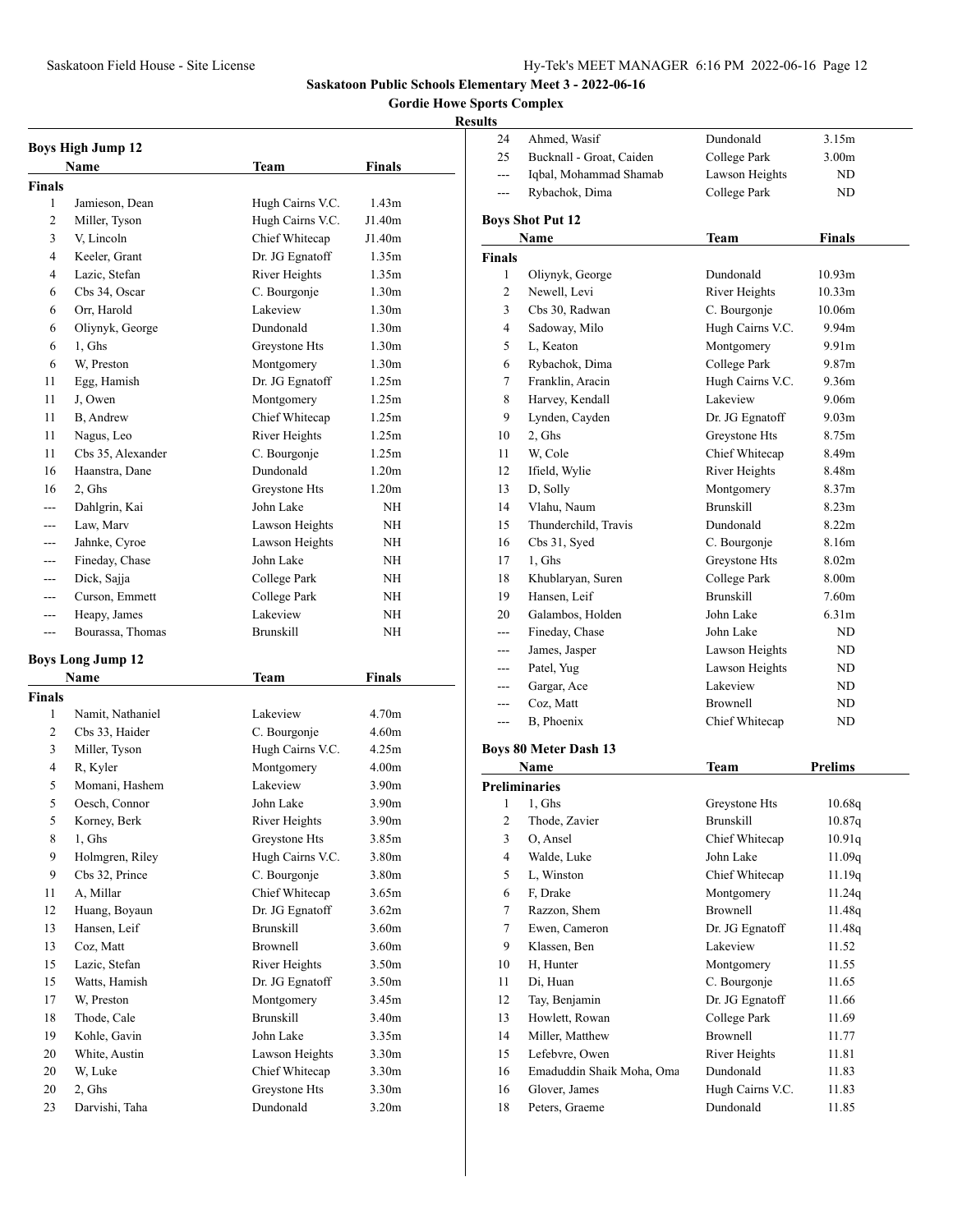**Gordie Howe Sports Complex**

|               | Preliminaries  (Boys 80 Meter Dash 13) |                  |                |
|---------------|----------------------------------------|------------------|----------------|
|               | <b>Name</b>                            | <b>Team</b>      | <b>Prelims</b> |
| 19            | Chaudhry, Toheed                       | Lakeview         | 11.89          |
| 20            | Mehta, Jagrav                          | Lawson Heights   | 11.91          |
| 21            | Clark, Connor                          | <b>Brunskill</b> | 11.93          |
| 22            | Cbs 47, Kaine                          | C. Bourgonje     | 12.00          |
| 23            | Brinkman, Cole                         | River Heights    | 12.23          |
| 24            | 2, Ghs                                 | Greystone Hts    | 12.37          |
| 25            | Dobranski, Kai                         | Hugh Cairns V.C. | 12.43          |
| 26            | Huynh, Minh Khoi                       | Lawson Heights   | 12.54          |
|               | <b>Boys 80 Meter Dash 13</b>           |                  |                |
|               | Name                                   | Team             | <b>Finals</b>  |
| <b>Finals</b> |                                        |                  |                |
| 1             | O, Ansel                               | Chief Whitecap   | 10.74          |
| 2             | 1, Ghs                                 | Greystone Hts    | 10.97          |
| 3             | Thode, Zavier                          | <b>Brunskill</b> | 10.98          |
| 4             | Walde, Luke                            | John Lake        | 11.21          |
| 5             | F, Drake                               | Montgomery       | 11.34          |
| 6             | Razzon, Shem                           | <b>Brownell</b>  | 11.52          |
| 7             | L, Winston                             | Chief Whitecap   | 11.53          |
| 8             | Ewen, Cameron                          | Dr. JG Egnatoff  | 11.65          |
|               |                                        |                  |                |
|               | Boys 1000 Meter Run 13                 |                  |                |
|               | <b>Name</b>                            | Team             | <b>Finals</b>  |
| <b>Finals</b> |                                        |                  |                |
| 1             | Hawley, Zach                           | Lakeview         | 3:11.08        |
| 2             | 1, Ghs                                 | Greystone Hts    | 3:13.53        |
| 3             | Asiamah, John                          | <b>Brunskill</b> | 3:19.58        |
| 4             | Thode, Zavier                          | <b>Brunskill</b> | 3:21.27        |
| 5             | D, Alec                                | Montgomery       | 3:22.11        |
| 6             | Spencer, Kale                          | Dr. JG Egnatoff  | 3:24.24        |
| 7             | Shewchuk, Troy                         | Lakeview         | 3:33.19        |
| 8             | M, Sam                                 | Montgomery       | 3:34.66        |
| 9             | Razzon, Shem                           | Brownell         | 3:35.80        |
| 10            | Cbs 47, Kaine                          | C. Bourgonje     | 3:36.97        |
| 11            | Voralia, Aiden                         | River Heights    | 3:37.98        |
| 12            | Carr, Landon                           | Dr. JG Egnatoff  | 3:41.53        |
| 13            | Dobranski, Kai                         | Hugh Cairns V.C. | 3:42.47        |
| 14            | W, Ryder                               | Chief Whitecap   | 3:43.69        |
| 15            | Rempel, Cole                           | Hugh Cairns V.C. | 3:46.34        |
| 16            | 2, Ghs                                 | Greystone Hts    | 3:46.97        |
| 17            | Huynh, Minh Khoi                       | Lawson Heights   | 3:47.67        |
| 18            | Brodie, Finn                           | John Lake        | 3:49.58        |
| 19            | Dahl, Theoren                          | Lawson Heights   | 3:50.72        |
| 20            | R, Emery                               | Chief Whitecap   | 3:53.87        |
| 21            | Mott, Ryan                             | Dundonald        | 3:58.42        |
| 22            | Howard, Davis                          | College Park     | 4:05.20        |
| 23            | Robinet, Lucas                         | John Lake        | 4:06.37        |
| 24            | Rizki, Taha                            | College Park     | 4:09.14        |
| 25            | Gmeinweser, Emmett                     | River Heights    | 4:18.40        |
| 26            | Garcia, Edward                         | <b>Brownell</b>  | 4:26.01        |
| 27            | Cbs 49, Ahmet                          | C. Bourgonje     | 4:50.97        |
|               |                                        |                  |                |

|                         | Boys 4x100 Meter Relay 13 |                  |                   |
|-------------------------|---------------------------|------------------|-------------------|
|                         | Team                      | Relay            | <b>Finals</b>     |
| <b>Finals</b>           |                           |                  |                   |
| 1                       | Chief Whitecap            | А                | 53.65             |
| 2                       | Dr. J.G. Egnatoff         | A                | 53.92             |
| 3                       | Lakeview                  | A                | 54.16             |
| 4                       | Montgomery                | А                | 54.25             |
| 5                       | Colette Bourgonje         | А                | 55.35             |
| 6                       | <b>Brunskill</b>          | A                | 56.20             |
| 7                       | Greystone Heights         | А                | 56.80             |
| 8                       | <b>Brownell</b>           | А                | 58.50             |
| 9                       | River Heights             | A                | 58.67             |
| 10                      | College Park              | А                | 58.68             |
| 11                      | Lawson Heights            | А                | 58.71             |
| 12                      | Hugh Cairns V.C.          | A                | 58.94             |
| 13                      | Dundonald                 | A                | 59.52             |
| 14                      | John Lake                 | А                | 1:00.46           |
|                         |                           |                  |                   |
|                         | <b>Boys High Jump 13</b>  |                  |                   |
|                         | Name                      | Team             | <b>Finals</b>     |
| <b>Finals</b>           |                           |                  |                   |
| 1                       | F, Rylan                  | Montgomery       | 1.65m             |
| 2                       | Cbs 48, Mumin             | C. Bourgonje     | 1.50 <sub>m</sub> |
| 3                       | Sahar, Max                | Dr. JG Egnatoff  | 1.45m             |
| 3                       | Geta, Eyu                 | <b>Brunskill</b> | 1.45m             |
| 3                       | H, Hunter                 | Montgomery       | 1.45m             |
| 6                       | Tay, Benjamin             | Dr. JG Egnatoff  | 1.40 <sub>m</sub> |
| 6                       | Solarin, Daniel           | Lakeview         | 1.40 <sub>m</sub> |
| 6                       | Peters, Graeme            | Dundonald        | 1.40 <sub>m</sub> |
| 6                       | B, Billy                  | Chief Whitecap   | 1.40 <sub>m</sub> |
| 6                       | Charlie, Mollberg         | <b>Brunskill</b> | 1.40 <sub>m</sub> |
| 11                      | Cbs 46, Wenn              | C. Bourgonje     | 1.35m             |
| 11                      | A, Ola                    | Chief Whitecap   | 1.35m             |
| 11                      | 2, Ghs                    | Greystone Hts    | 1.35m             |
| 11                      | Lefebvre, Owen            | River Heights    | 1.35m             |
| 11                      | Gelowitz, Bryden          | Lakeview         | 1.35m             |
| 16                      | Miller, Matthew           | <b>Brownell</b>  | 1.30 <sub>m</sub> |
| 16                      | Brinkman, Cole            | River Heights    | 1.30 <sub>m</sub> |
| 16                      | Mochoruk, Zachary         | Dundonald        | 1.30 <sub>m</sub> |
| 16                      | Mehta, Jagrav             | Lawson Heights   | 1.30m             |
| 16                      | Armbruster, Geo           | Hugh Cairns V.C. | 1.30m             |
| ---                     | Jordan, Wyatt             | Lawson Heights   | NH                |
| ---                     | Pederson, Avery           | John Lake        | ΝH                |
| ---                     | $1, G$ hs                 | Greystone Hts    | ΝH                |
| ---                     | Brodie, Finn              | John Lake        | NH                |
| ---                     | Dean, Lucas               | College Park     | NH                |
| ---                     | Howlett, Rowan            | College Park     | NH                |
| $---$                   | Leonard, Aj               | Hugh Cairns V.C. | NH                |
|                         | <b>Boys Long Jump 13</b>  |                  |                   |
|                         | Name                      | <b>Team</b>      | <b>Finals</b>     |
| <b>Finals</b>           |                           |                  |                   |
| 1                       | L, Winston                | Chief Whitecap   | 5.15m             |
| 2                       | Cbs 48, Mumin             | C. Bourgonje     | 5.10m             |
| $\overline{\mathbf{3}}$ | Prajapati, Dhyaan         | Lawson Heights   | 4.92m             |
|                         |                           |                  |                   |